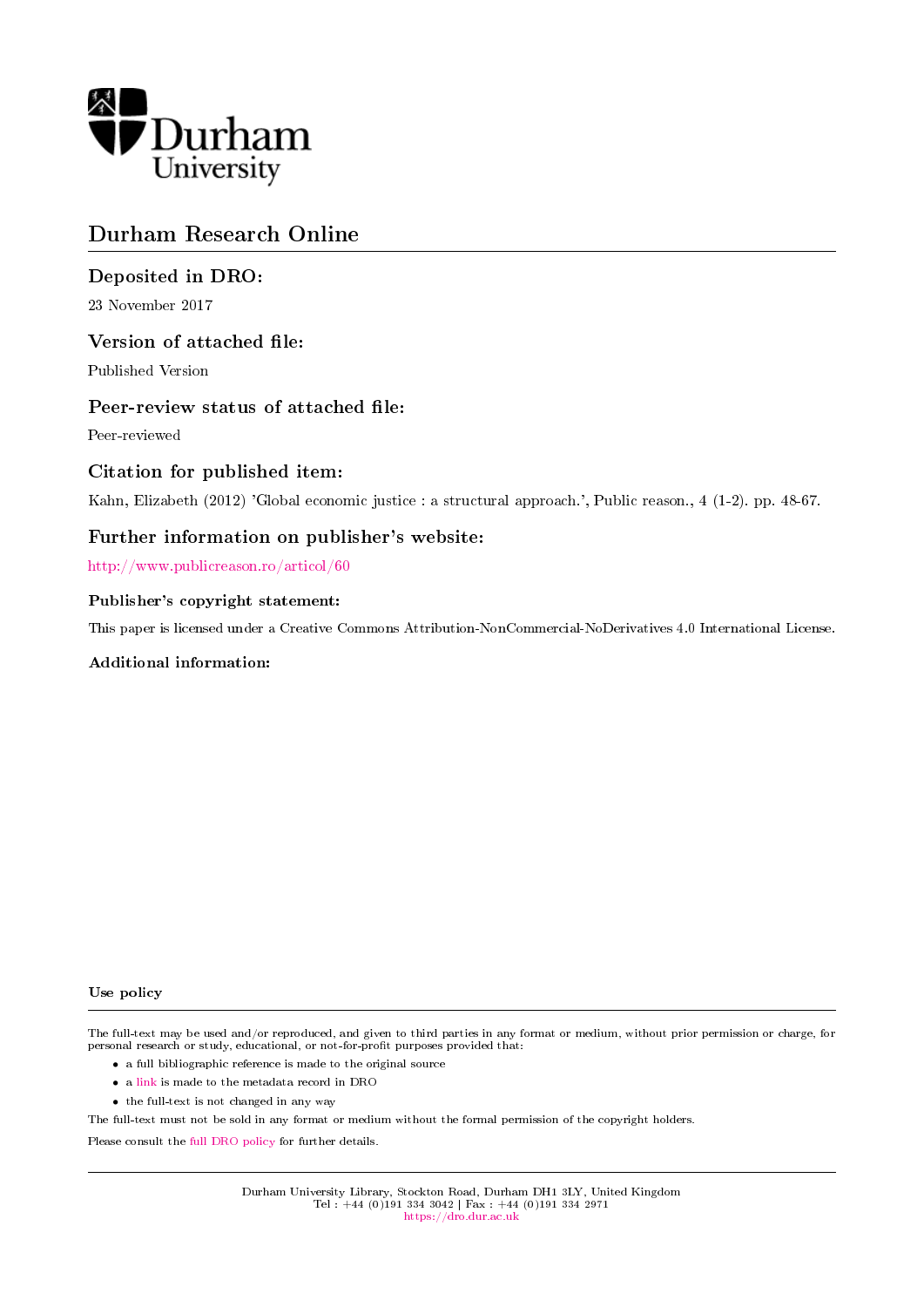# Global Economic Justice: A Structural Approach<sup>1</sup>

## Elizabeth Kahn University of York

*Abstract.* This paper aims to make a contribution to the debate concerning the moral obligations which follow from the facts of the pervasiveness of acute poverty and the extent of global wealth and income inequality. I suggest that in order to make progress in this debate we need to move beyond two dominant ways of thinking about when the demands of distributive justice apply. The first approach focuses solely on the global distribution of resources, regardless of background social relations and institutions. This approach, exemplified by Simon Caney, identifies positive 'humanity based' obligations to promote or support institutions that fulfil the socio-economic rights of other humans. The second approach concentrates on the justice of the coercively enforced institutional arrangements governing access to resources. This approach, shared by theorists like Thomas Pogge, focuses on negative obligations not to harm other humans by imposing upon them resource regimes which avoidably fail to secure socio-economic human rights. I use Iris Young's concept of *structural injustice* to suggest that vulnerability to deprivation can be understood as a social structural position which results from the cumulative effect of a variety of global and national actions, norms and institutions. I draw on the concepts of social responsibility and civic duty to outline an account of social obligation. This obligation requires that individuals critically assess their social structures for any systematic injustice, and make efforts to work with others to establish and maintain legitimate means for avoiding or mitigating any structural injustice. I use this analysis to suggest that individuals who contribute to global social structures must make efforts to work with others who are similarly connected to global poverty towards preventing the continuation of extreme poverty and growing inequality.

*Key words:* global justice, social responsibility, civic duties, cosmopolitanism, structural injustice, Iris Young, Thomas Pogge, Simon Caney.

#### **I. Globa l Economic Justice: A Structur a l Approach**

Cosmopolitan political theorists Thomas Pogge and Simon Caney, argue that the current global situation concerning the production and consumption of resources is grossly unjust. Some people have great wealth and enjoy access to a host of resources for enhancing their comfort and advancing their plans, whilst others face difficulties in securing shelter, sufficient nutrition and the basic goods needed to maintain a healthy existence. Some people spend the vast majority of their time working for subsistence wages to produce goods which are predominantly consumed by those who enjoy a high standard of living and opportunities for advancement, respect, achievement and power. Some people have wealth and incomes that allow them to determine production, whilst

<sup>1]</sup>I would like to thank Matt Matravers whose invaluable efforts have helped me clarify my ideas and make them presentable. I am also grateful for the comments and encouragement I received at the "Global Justice Norms and Limits" conference in Bucharest (May 2012) and at a workshop organised by the Global Justice Network at the Central European University (July 2012) which were incredibly helpful. Advice from Miriam Ronzoni particularly assisted the development of my ideas. The doctoral research that made this paper possible was funded by the AHRC.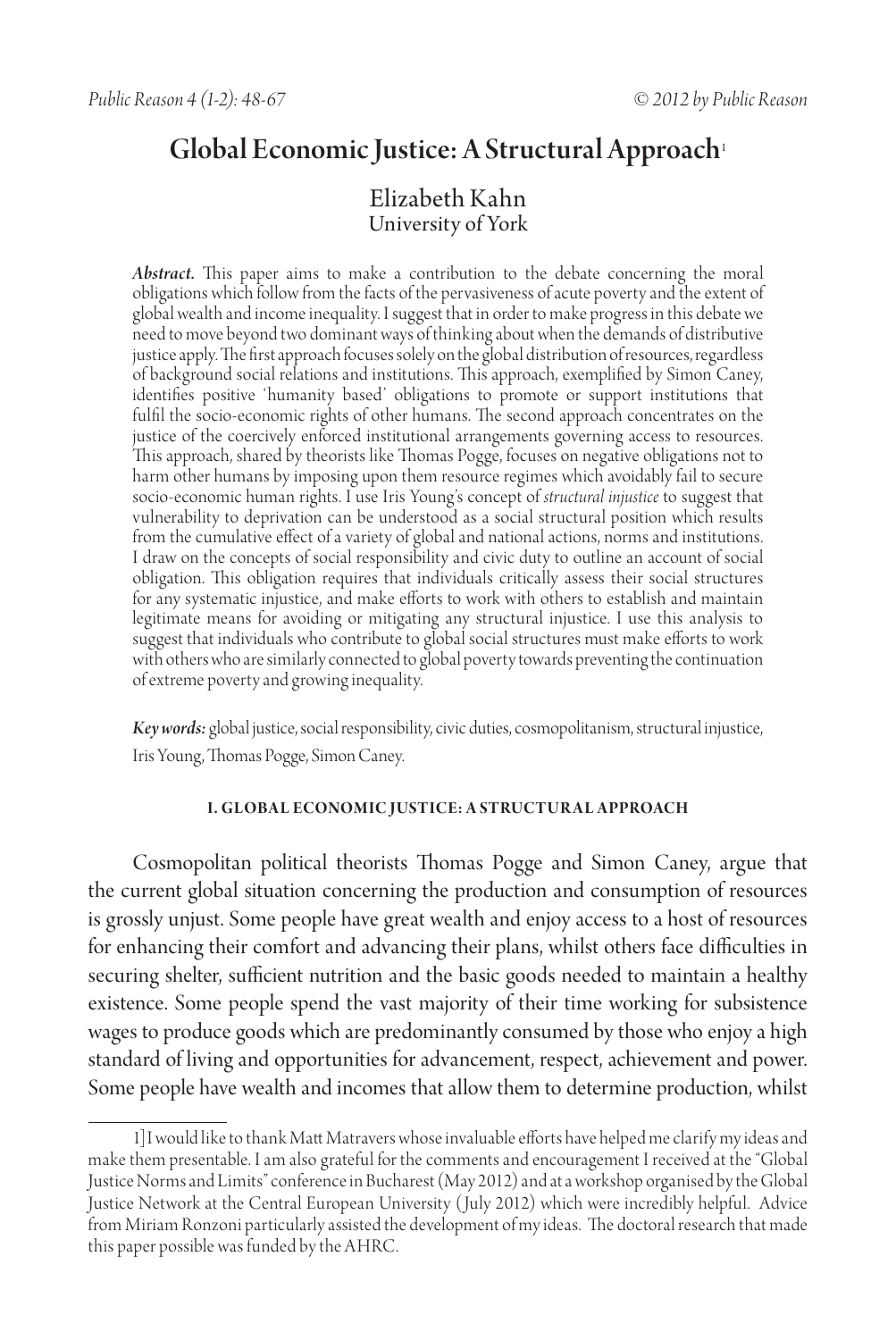others have very little bargaining power and lack the ability to determine where they live, the work they do and the food they eat. 50% of the world's population share just 3% of global household income. In 2008 2.47 billion people living in countries classified as 'developing' by the World Bank lived on less than could be bought with \$2 in the USA in 2005. That equates to 37% of the global population at the time. This consumption figure includes all foods or services they provide for themselves through their own efforts as well as what they purchase from others.2 Meanwhile, the richest 10% of the world share 71.1% of global household income (Pogge 2010, 5; Chen and Ravallion 2012).

Political philosophers working on global poverty are united in their condemnation of the continuance of a situation in which a significant sector of the world's population lack secure access to the basic resources required to maintain minimally decent lives. Cosmopolitan social justice theorists argue that at least some of the demands of social justice concerning control and consumption of resources should apply globally.3 This paper aims to make a contribution to the debate concerning whether justice makes demands in relation to the global distribution of access to resources and opportunities. I suggest that in order to make progress in this debate we need to move beyond two dominant ways of thinking about when demands of distributive justice apply and about the moral obligations we have to promote distributive justice. The first approach focuses solely on the global distribution of resources, regardless of background social relations and institutions. This approach, exemplified by Simon Caney, identifies positive 'humanity based' obligations to promote or support the fulfilment of the socio-economic rights of other human beings (Caney 2005). The second approach concentrates on the justice of coercively enforced institutional arrangements governing access to resources. This approach, shared by theorists like Thomas Pogge, focuses on negative obligations not to harm other humans by imposing resource regimes which promote avoidable socioeconomic human rights deficits (Pogge 2010).

I endorse an alternative approach to identifying global economic injustice and obligations to oppose such injustice. I use Iris Young's concept of *structural injustice* to suggest that a sort of *injustice* can emerge from the combined effect of a variety of actions and institutions (Young 2011). I argue that when portions of the global population are predictably and avoidably placed in positions of disadvantage where they lack the means to secure access to sufficient resources to fulfil their capacities they suffer from a form of injustice. This is true even when the structures that place them in such positions are not the result of an identifiable regime of coercively imposed institutions but rather the result of multiple actions, laws, policies, trends and practices. I argue that in many cases some of these actions originate far away, many of the trends cross borders, and some of

<sup>2]37%</sup> is the authors own calculation based on Population Reference Bureau data estimating the global population to be 6.7 billion in 2008.

<sup>3]</sup> I deliberately avoid using the term distributive justice because I agree with Iris Young that there are significant shortcomings with understanding social justice purely in the terms of a distribution of goods (Young 1990; Forst 2007).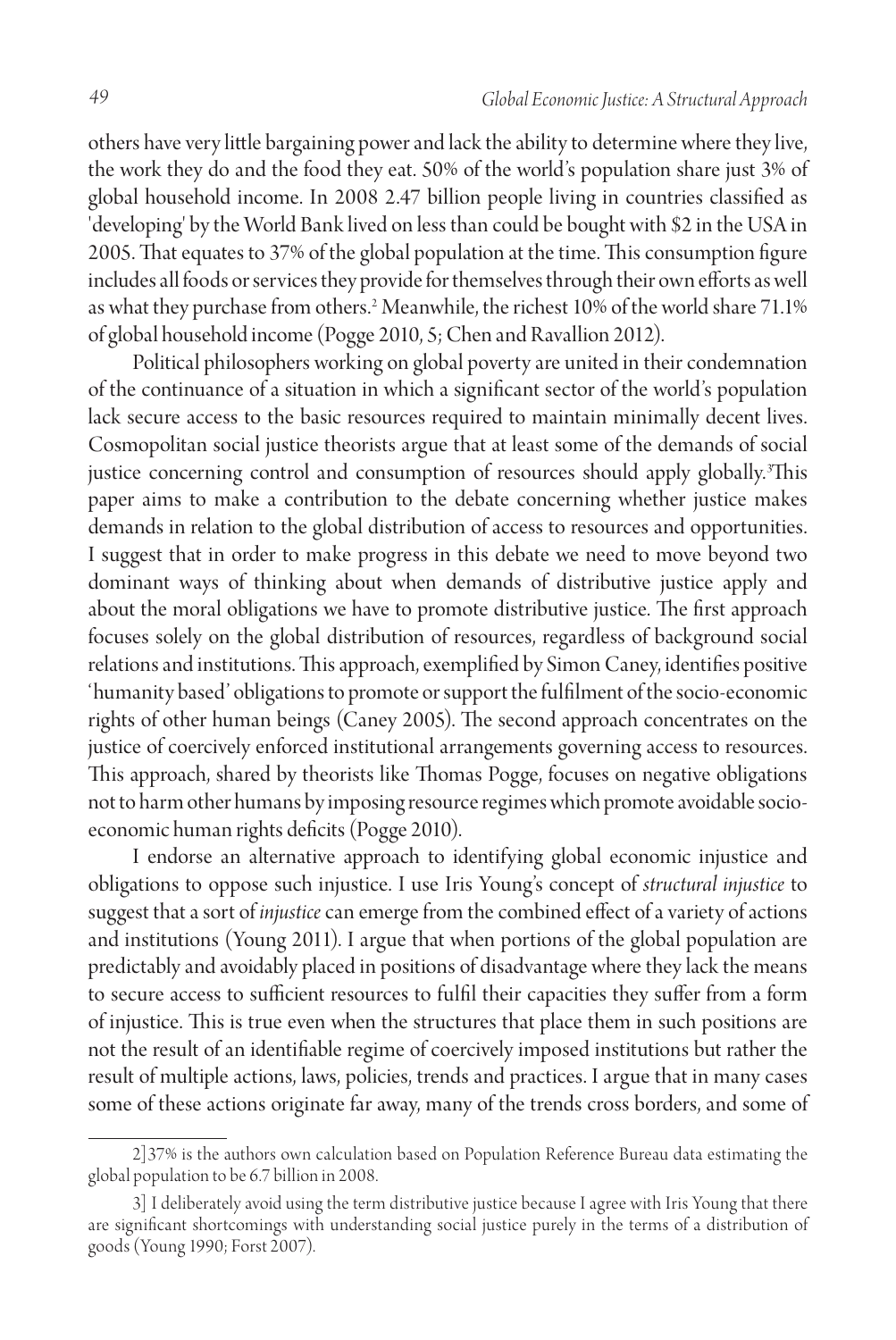the institutions involved are global. This means that the social structure that places agents in vulnerable positions is contributed to by agents throughout the world both directly and indirectly through participation in norms, institutions or practices. Hence these structures are in an important sense global.

I argue that *one* obligation to bring about the just regulation of social life emerges from the fact that agents collectively have a pervasive impact on each other's life chances and relative bargaining positions. I seek to establish that agents who live in social contexts (and thereby contribute to social structures) have corresponding social responsibilities. These social responsibilities require that they critically evaluate social structures and actively establish and maintain just solutions for avoiding and mitigating structural injustice. I will argue that those who contribute to social structures have such a social responsibility which currently requires they work towards the just and legitimate alteration of global practices, institutions and trends so as to lessen structural injustice. More specifically, I propose that obligations to bring about a just global structure of production and consumption emerge from the fact that agents from around the world participate and contribute to a global structure and that this structure systematically places some agents in positions of serious disadvantage which cannot be justified. As a result of this disadvantage, even otherwise permissible interactions between agents can be unfair.

The structure of my paper is as follows. I first discuss in turn the two aforementioned approaches to social justice and detail the problems associated with each. I then suggest that there may be additional forms of global economic injustice and obligations of resource justice. Next, I introduce Iris Young's concept of *structural injustice*. I explain why the combined effects of human action and institutions may be considered unjust rather than simply unfortunate. I proceed to argue that there is a general obligation requiring agents to monitor their social structures for injustice and work towards the lessening of any structural injustice. This is followed by a brief explanation of what this proposed obligation requires when it comes to global economic justice. I conclude by explaining how this approach and obligation relate to other proposals in the global justice literature.

#### **II. HUMANITY BASED COSMOPOLITANISM**

The first of the aforementioned approaches focuses solely on the global distribution of resources, regardless of background social relations and institutions. This approach suggests that certain distributions of resources between persons are unjust regardless of whether or not people share a common institutional background, coercive regime or substantive social community. This approach is characterised by cosmopolitans like Simon Caney who claim that individuals have rights in virtue of having moral personality. These rights include rights to access a certain level of resources. Caney proposes that demands of distributive justice follow from the fact that persons have moral personality. Thus, any plausible domestic case for distributive justice also applies globally. Arbitrary factors, such as nationality or state of residence, do not affect this moral personality based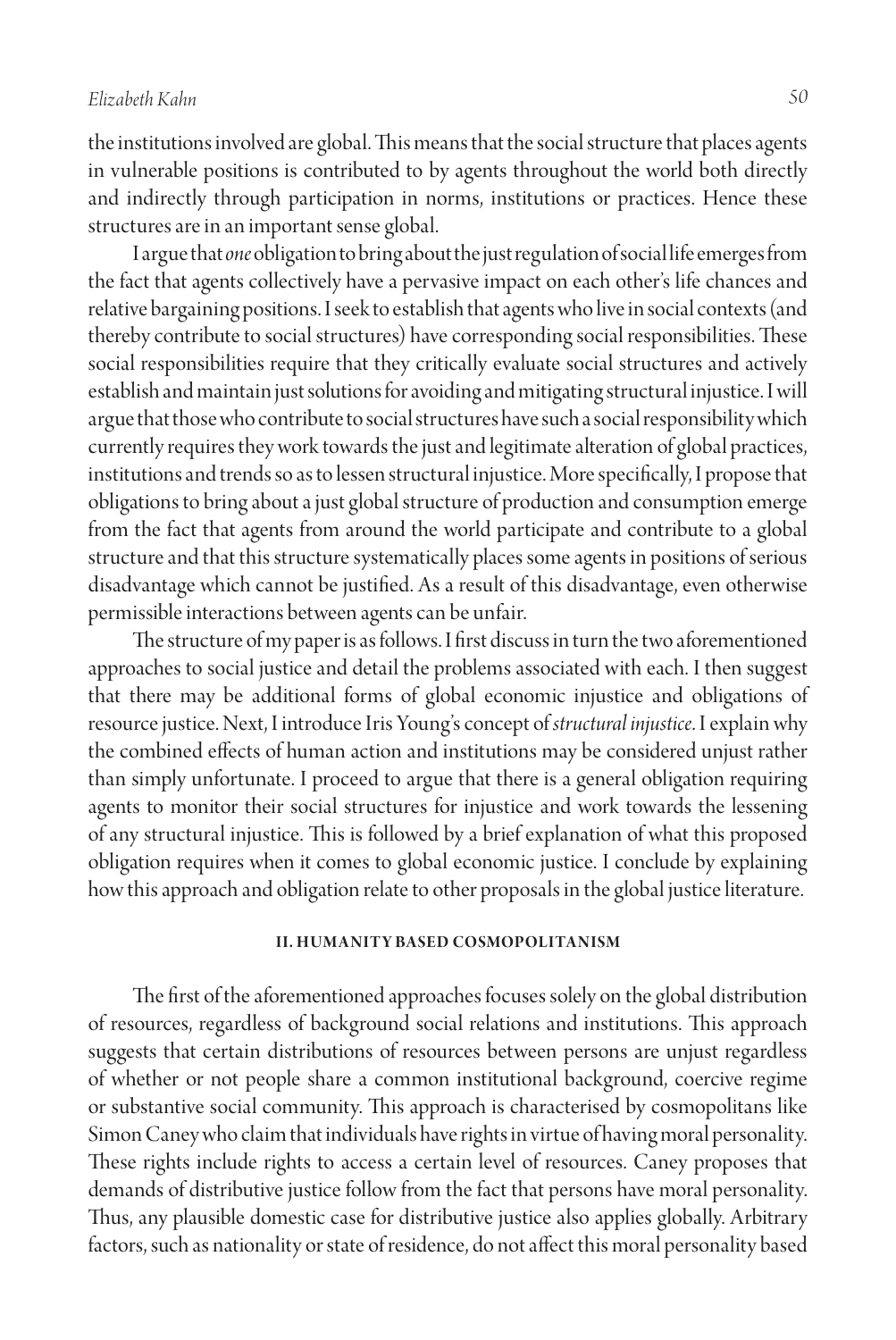claim. Caney proposes four principles for global distributive justice. They include a right to a basic level of subsistence, a right to equal opportunities, a right to equal pay for equal work and a proviso that says that benefiting people is more important the worse off they are. For the sake of this paper I am not concerned with the nature of demands of social justice. I am simply concerned with when certain demands of social justice apply and what obligations agents have in relation to these demands. Caney suggests that individuals have an obligation to *support* the institutional arrangements which best promote global distributive justice.

This is a positive 'humanity centred' obligation to support distributive justice. It is important to note that Caney insists that establishing distributive justice requires establishing 'institutional arrangements' which effectively secure justice rather than through individual transactions that aim to bring about a more just distribution of resources (Caney 2005, 109, 121-23; Caney 2011). One key difference between Caney's approach and other humanity based accounts of obligations to the global poor is that Caney argues that everyone has a right to an institutional set up that guarantees one does not live in poverty. Caney's account recognises the need to establish a global order which secures peoples freedom from poverty and fulfils demands of distributive justice. He believes that our humanity based obligations demand that we support those institutions that effectively secure these rights. However, by identifying a *humanity based* positive duty to support just institutions Caney still treats distributive injustice as one species of misfortune.

#### **III. CRITIQUES OF HUMANITY BASED COSMOPOLITANISM**

Humanity based approaches to cosmopolitanism can be criticised for failing to draw a distinction between injustice and misfortune. Caney's theory states that demands of distributive justice apply between all people no matter what their relationship. This means that if two isolated groups of people enjoy different levels of opportunity or different levels of pay for the same work, this is an injustice. However, according to a rival understanding of injustice, this difference in conditions cannot be identified as a case of injustice. This rival understanding of justice claims that whilst it is unfortunate that some people live in poverty, it is *unjust* when a government passes and enforces laws that condemn some people to live in poverty. Injustice is distinguished from misfortune because it is a species of negative circumstance for which someone or some group is responsible. Where differences in wealth exist between independent societies it is difficult to see why this should be considered a case of injustice. As parents tell their children: 'Life isn't fair!" However, children can and do demand that their parents and other authorities act fairly. This political account of distributive justice suggests that we cannot demand that the world be just, but we can demand that we are treated justly by those with power over us.

The easiest cases of injustice to identify are ones in which laws discriminate between people in a way that cannot justified. For example a law which prevented members of a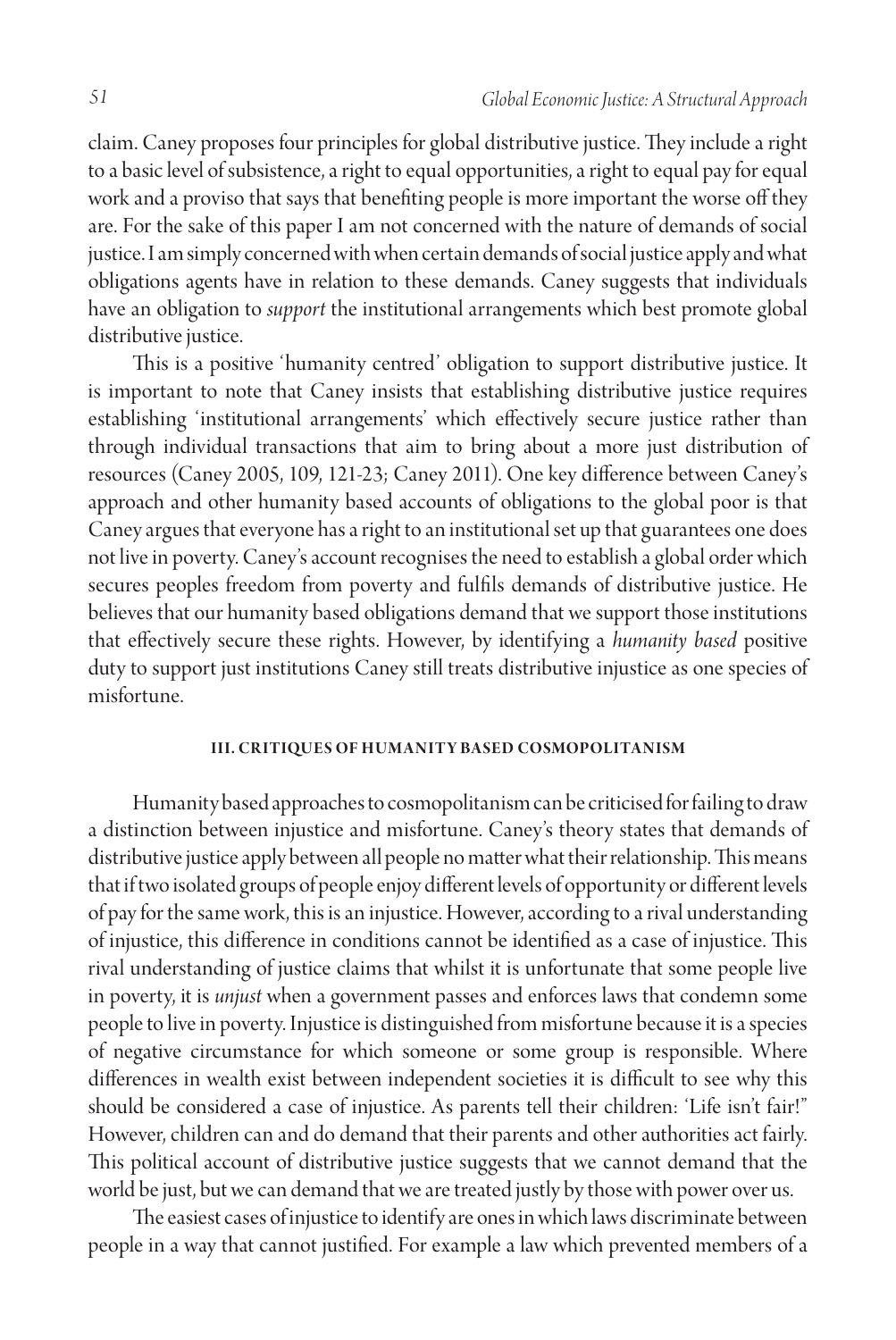certain ethnic group from owning property would be a prime example of injustice rather than misfortune. However, sometimes a combination of laws leads to a situation of injustice. Thus, a more sophisticated approach explains that states enforce a set of rules determining use and control of resources and that it is the regime of law enforced by an authority (or coercive body) which should be judged as just or unjust. Hence, distributive justice applies when such a body enforces a property rights regime. This view suggests, contra-Caney, that there can *only* be distributive justice or injustice within a coercively enforced property regime.

Many political theorists share the view that critiques of distributive *justice* should only be applied to coercively-enforced institutional orders. They argue that egalitarian demands of distributive justice only apply in specific circumstances. Some reject the idea that there is global distributive injustice because there is no global authority claiming a monopoly of legitimate violence. Thomas Nagel argues that strong demands of distributive justice apply within a state because co-citizens share a coercively enforced property regime. He argues that demands of social justice only apply in a very specific set of circumstances. He quotes Dworkin to explain that when there is an effective leviathan making a plausible claim to legitimate authority, this leviathan must treat its subjects as equals. Nagel explains that demands of justice only apply in circumstances where agents share such a political authority. He follows Rawls in asserting that demands of justice are norms for the basic structure of a nation state and should be distinguished from the appropriate normative demands for international relations or individual conduct (Nagel 2005, 121-23).

Where there is no such leviathan, Nagel explains, demands of distributive justice simply do not apply. Further, Nagel suggests, in such a situation there is no obligation to enter in to the political relation of sharing an authority (Nagel 2005, 121). He supports what he calls the 'political' conception of distributive justice whereby authorities are not a means by which to discharge pre-existing duties of social justice. Rather, to live under a shared authority is to have a special relationship with others. Entering in to such a relationship, where no such relation currently exists, is by no means compulsory. However, when agents do share a government which makes a plausible claim to a monopoly of legitimate violence, that government may only enforce a regime of access to property which treats people as equals and this requires fulfilling norms of distributive justice.

Simon Caney argues that although these coercive accounts may successfully establish that claims of distributive justice do apply within a coercively enforced regime they do not establish that demands of distributive justice *only* apply within coercive regimes.4 It is possible that there is both a duty not to impose an unjust regime on others and an additional duty to support the establishment of a just and secure property regime. Whether in both cases the same demands of justice apply is a further question, which I will leave aside for the sake of this paper.

<sup>4]</sup> As voiced in a presentation July 2012.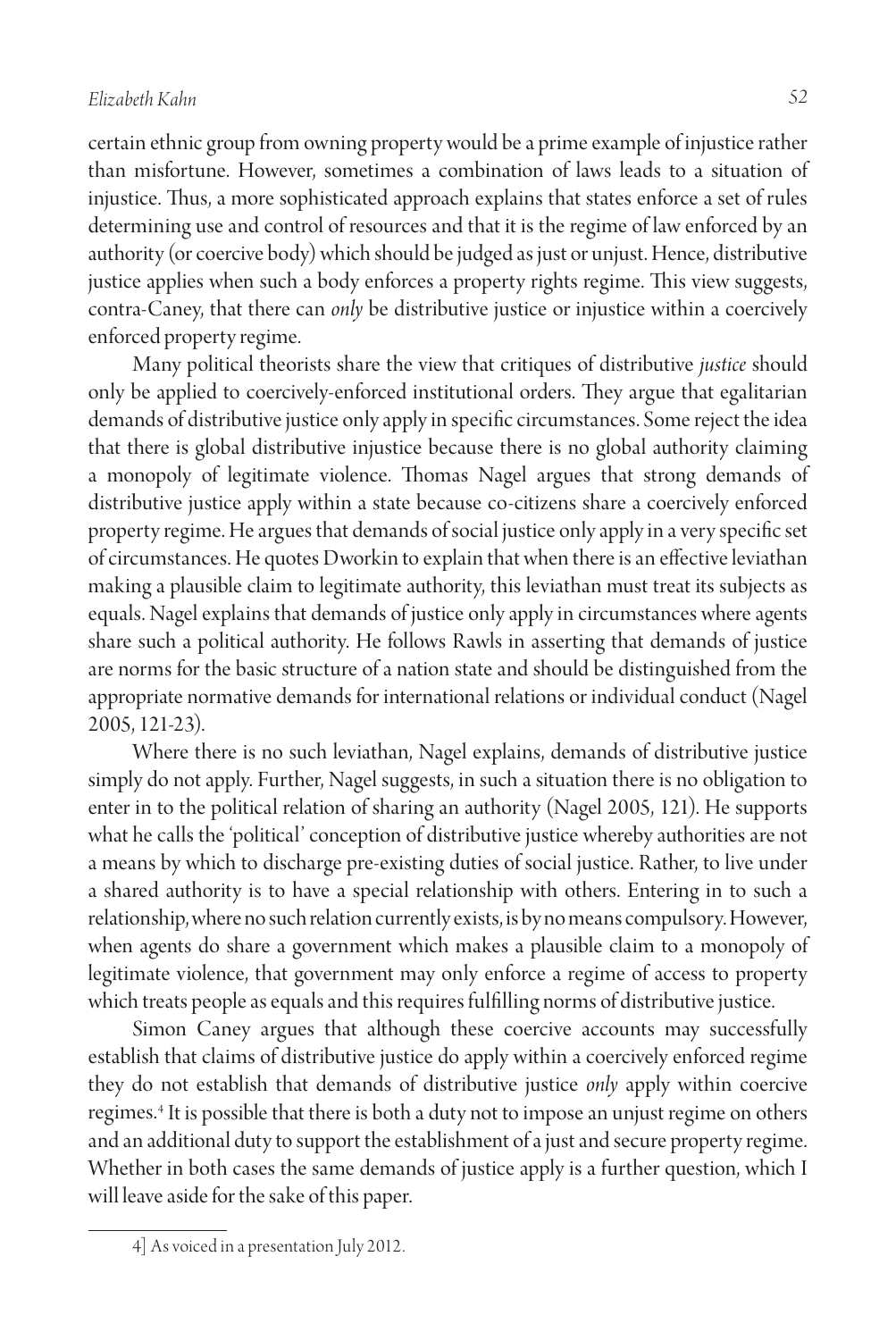Those committed to a "coercive imposition" account (as I will refer to it) deny that justice demands the establishment of just shared institutions where none exist. They insist that duties to support the establishment of just regimes or to create a more egalitarian distribution where there are no regimes are humanitarian duties. They believe that requirements of justice only emerge within a coercively enforced regime (Nagel 2005, 121).

#### **I V. Institutiona l Cosmopolita nism a n d Negative Duties**

In response to the objection that cosmopolitans identify only obligations of humanity based aid rather than justice many cosmopolitan theorists have sought to identify features of the global situation that could justify making demands of global distributive justice. Various 'institutional' cosmopolitan approaches have been developed which cite features of global interaction and organisation and argue that these features make it appropriate to apply demands of social justice to the global order (Caney 2005, 106). Thomas Pogge suggests that the current global economic institutional order is coercively imposed by the affluent states (Pogge 2010, 21). Pogge claims that this global institutional order is unjust because it knowingly and avoidably perpetuates human rights deficits (Pogge 2005).<sup>5</sup>

Pogge explains that there is a global institutional order to which demands of social justice should be applied. He defines an institution as a social practice governed by publicly known rules which stipulate roles and responsibilities. The central social practices of a society, which have a pervasive impact on people's life prospects, make up the *basic structure* or *institutional order* of that society (Pogge 1989). Pogge argues that the global institutional order is imposed by the governments of powerful and affluent states in the interests of their business and finance elites (2010, 16-25).

Pogge suggests that there is a moral obligation to refrain from coercively imposing (or making uncompensated contributions to the coercive imposition of) an institutional order which is deeply unjust. This, Pogge argues, is a negative institutional duty and part of the duty to refrain from harming others. Pogge does not claim that we have a negative duty to refrain from making uncompensated contributions to the imposition of an institutional order which falls short of maximal justice. What he does argue is that our negative duty only requires we refrain from imposing any order that knowingly and avoidably perpetuate human rights deficits (2010, 29).

Pogge's account faces a number of criticisms. At present there is no global agency or centralised power that effectively enforces the current regime through a claim to the monopoly of legitimate violence. The current global economic order is based on negotiations and agreements. In these negotiations economic and militarily dominant states dictate terms because they have a better bargaining position. However, no individual

<sup>5]</sup> Thomas Pogge's emphasis is on the fact that there is a global institutional order which should be subject to normative assessment rather than on the fact that it is imposed by the affluent states (2010, 24).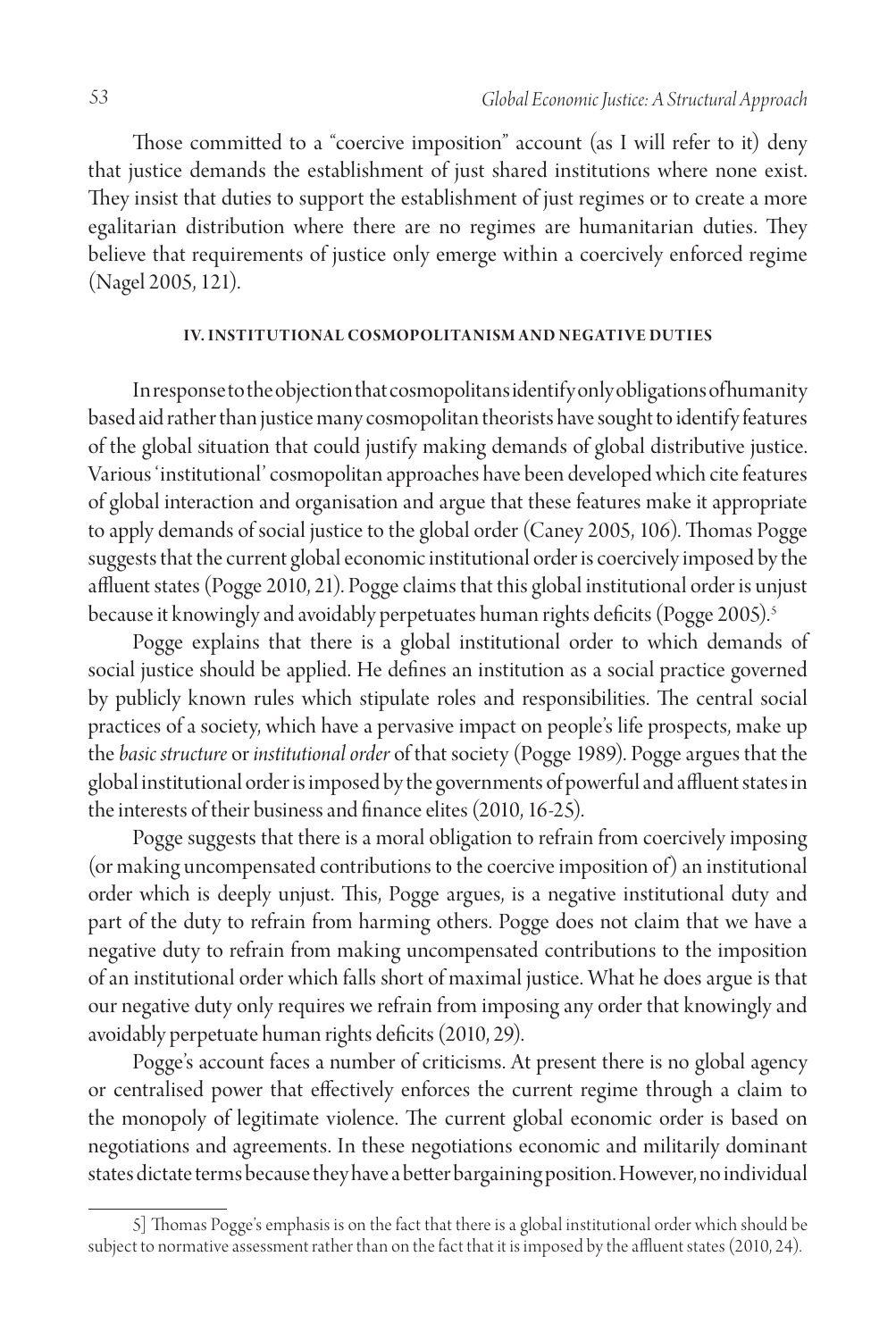government or cohesive bargaining block unilaterally determines policy. This fact means that the global institutional order does not perfectly fit the leviathan model on which the political approach to distributive justice is based. Many global economic rules and norms have emerged through bargaining and tradition rather than being imposed by a unified power centre. However, Pogge's account avoids this critique by giving a broad definition of what constitutes "coercive imposition" and "institutional order" so that his account can apply to the global economic institutions which are shaped by the larger global economies and major TNCs and from which smaller states cannot effectively opt out.

Pogge's account of global injustice and obligation is based on persons having a negative duty not to make uncompensated contributions to the imposition of the unjust global institutional order. However, there are substantial difficulties with identifying citizens of affluent states as culpable for *contributing* to the coercive imposition of the current global institutional order and therefore liable to moral censure. It is not clear that the relationship between citizens and affluent states is such that they may be held responsible for the actions of their states. The fact that citizens help to maintain the power of their governments through obeying the law and paying taxes is not sufficient grounds for claiming they are culpable accomplices in the actions of their governments. The relationship between citizens of affluent liberal democracies and the actions of their governments is a complicated one. The citizenry of a state cannot be considered members of an organised collective with makes decisions and takes action. Individuals often lack an intention to be part of such a collective. More needs to be said in order to show why citizens of a state may be understood as morally responsible for a state's actions.6 Even if it can be established that the people as a collective are responsible, what this means in terms of individual culpability is a further question.

Furthermore, under an orthodox understanding of harm, negative duties are only violated by those who are morally responsible for contributing to harm. If the connection between citizens and the actions of their states is too weak to establish culpability, further explanation is required in order to explain why compensatory behaviour is owed (Kahn  $2011$ ).<sup>7</sup>

In standard understandings of the negative duty to refrain from harming others, harm cannot simply be offset by compensatory actions. Pogge insists that it is only *uncompensated*  contributions to the imposition of injustice which violate our negative duties. His claim is that we do not violate the negative duty if we compensate for any contributions we make by campaigning for institutional change or making donations to poverty charities. Compare this to a circumstance in which an individual intentionally violates a negative duty not to harm others. We wouldn't say that only uncompensated contributions to an

<sup>6]</sup> Avia Pasternak proposes an account under which citizens can be held morally responsible for the actions of their states in certain circumstances (Pasternak, The Collective Responsibility of Democratic Publics 2011).

<sup>7]</sup> See Uwe Steinhoff: "Why 'We' Are Not Harming the Global Poor: A Critique of Pogge's Leap from State to Individual Responsibility" in this volume.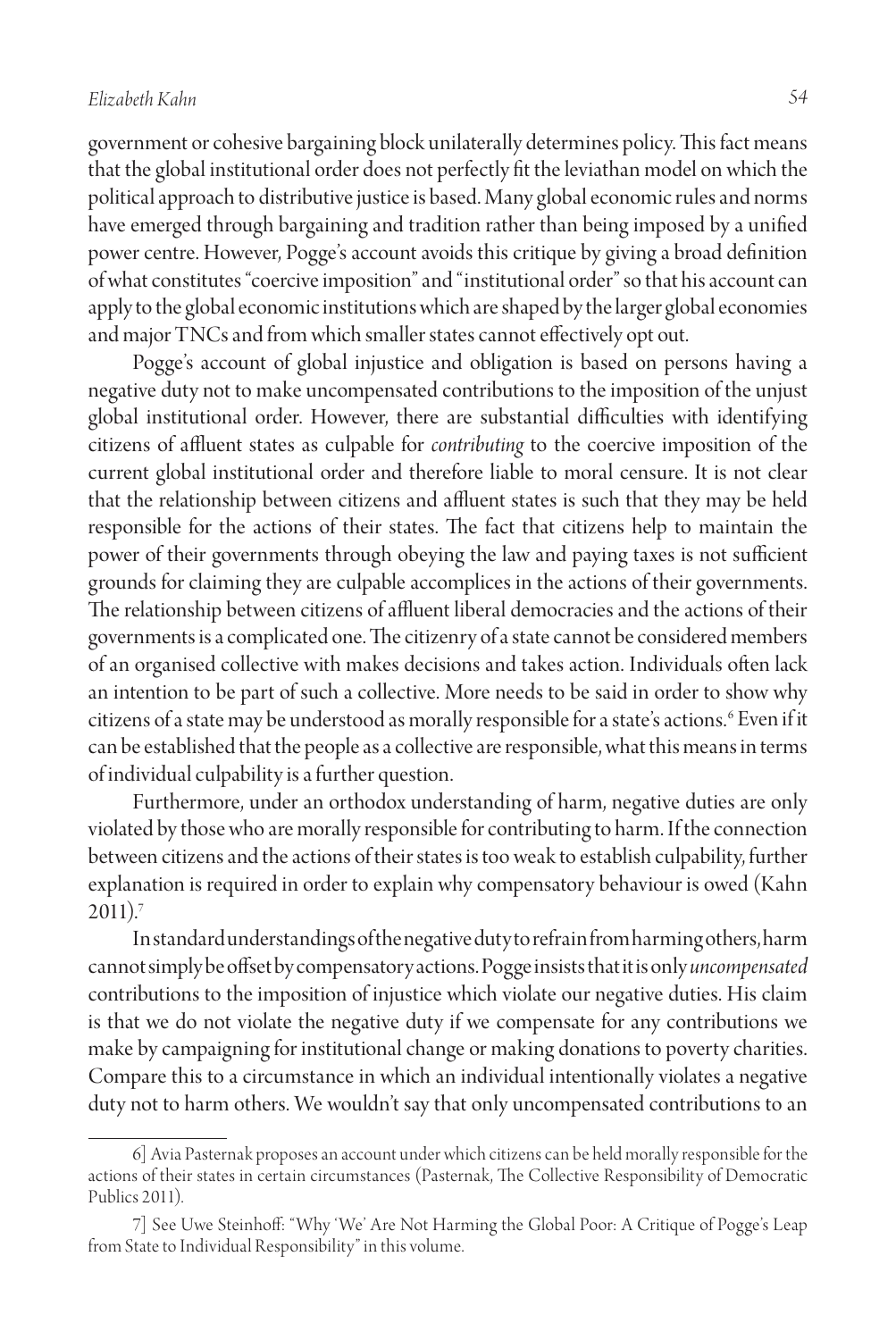assault violate negative duties. Imagine if one member of a gang who physically assaults a woman compensates by paying for some of the woman's medical treatment. In such a case we would not say that the gang member had not violated the negative duty to refrain from harming others. It is unusual to assert that only *uncompensated* contributions to harm violate the negative duty. Which is what Pogge claims is the case when it comes to contributions to the imposition of injustice.8 A more plausible account might insist that individuals become *liable* to provide compensation when they make contributions to harm and they cannot reasonably be expected to avoid making contributions. Such an account may be based on strict liability rather than culpable violation of a negative duty.<sup>9</sup>

A further objection to Pogge's approach is levelled by David Miller. Miller argues that the global institutional order cannot be identified as the cause of human rights deficits because national institutions also have an effect on whether human rights are secured. Miller explains that national institutions and cultural factors significantly affect the levels of poverty within any state. He demonstrates that these factors have an effect by comparing different development outcomes within the same global economic system (D. Miller 2007, 236-41). Miller is right that the global economic institutional order is not the *only* factor which affects the extent and acuteness of poverty. The difficulty with Pogge's position is that the global institutional order is significantly different to the idealised notion of basic structure within a closed society described by Rawls (Rawls 1971). In "Realizing Rawls" Pogge develops Rawls' conception of a "Basic Structure." He explains how the central social and economic institutions have a pervasive impact on people's opportunities and outcomes. He explains that it is this institutional order which is the subject of accounts of justice. When we consider central global economic institutions, it is only in conjunction with local norms, laws and institutions that they *determine* people's opportunities and outcomes.10 Since the central global economic legal institutions do not effectively determine the entitlements of individuals we may not be able to hold them responsible for these entitlements.

One way to avoid the debate as to whether national or global institutions are primarily responsible for poverty is to adopt an account of poverty and obligation that holds when poverty results from the combination of a range of human factors.

## *Multiple forms of injustice and multiple duties of justice*

The two approaches to global distributive injustice so far discussed identify a form of injustice and describe a moral obligation. Caney states that any situation where some

<sup>8]</sup> I discuss this in a paper tabled at the 6th ECPR general conference (Kahn 2011).

<sup>9]</sup> For more on this see Rob Jubb and Avia Paternak's discussion of liability for costs (Pasternak and Jubb 2011).

<sup>10]</sup> It is unclear whether the central social and economic institutions alone determine the outcomes and opportunities at the national level. Informal institutions and patterns of action also contribute to the positions agents find themselves in.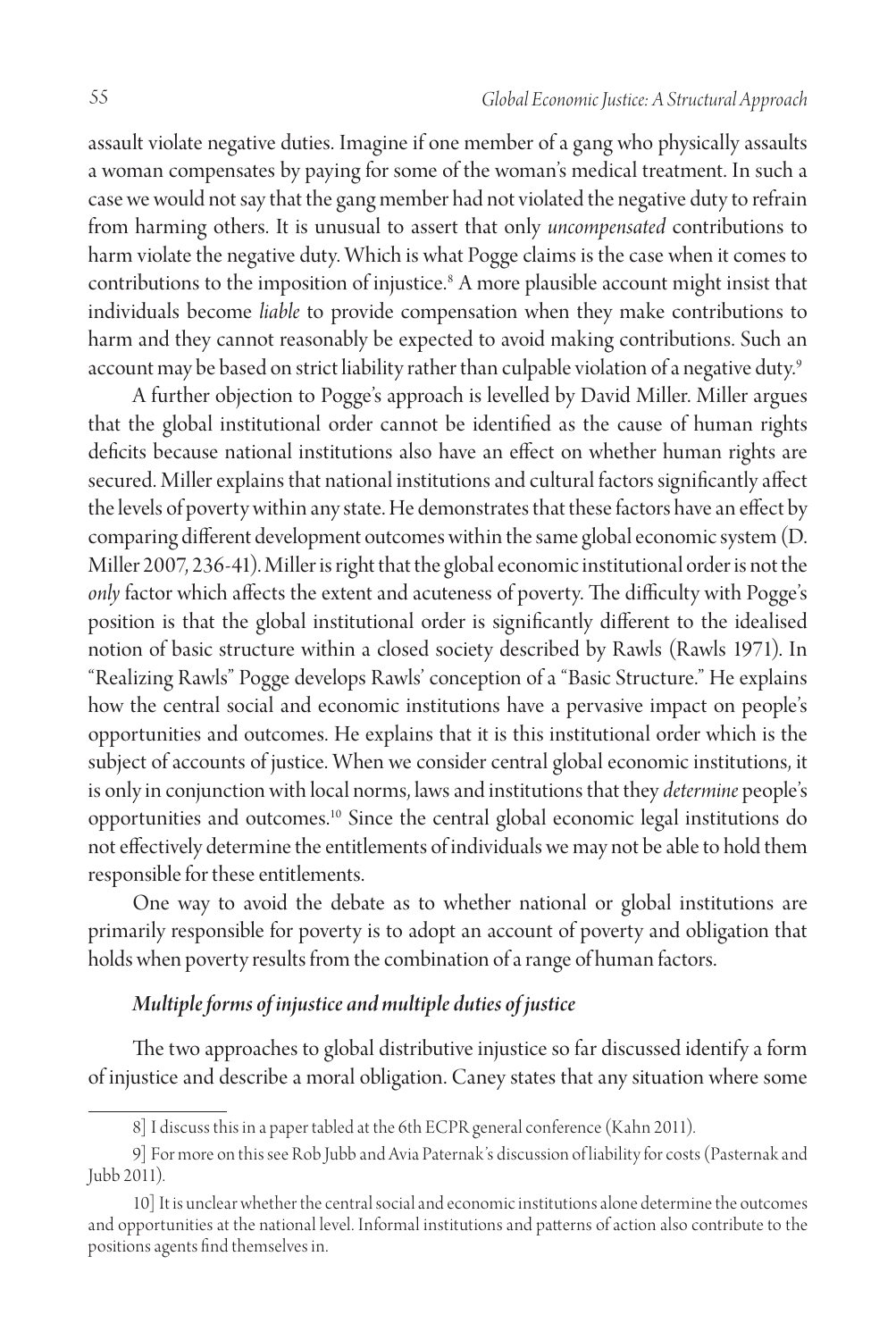persons lack secure fulfilment of their socio-economic human rights is unjust. He suggests that there is a positive moral obligation to support institutional arrangements which secure the human rights of others and fulfil other principles of distributive justice (Caney 2005, 121). Thomas Pogge suggests that the current global institutional order is unjust because it foreseeably and avoidably gives rise to human rights deficits. He argues that there is a negative duty that prohibits agents from making uncompensated contributions to the imposition of any institutional order which foreseeably and avoidably gives rise to human rights deficits (Pogge 2010, 29).

There are difficulties with both these approaches. However, I do not wish to argue that either approach is wrong. Pogge notes that in addition to the negative duties he outlines there may be positive duties to secure the human rights of others (Pogge 2010, 28; 2005, 102). Simon Caney acknowledges that in addition to the positive obligations he describes there may be the sorts of negative obligations identified by Pogge (Caney 2011, 513). I think that Caney and Pogge are right to suggest that there may be a range of obligations relevant to the question of obligations to the global poor. I wish to suggest that in addition to positive obligations to promote the situation of others and negative obligations to refrain from imposing unjust conditions upon them there is a third sort of obligation which is relevant to global poverty.

What I propose is that there are demands of social justice that apply whenever individuals indirectly affect the position of others in terms of the resources available to them and their relative bargaining position. I wish to suggest that there are moral obligations that require people who contribute to the social position of others to work towards the secure fulfilment of demands of social justice.

#### **V. STRUCTURAL INJUSTICE**

I will now set out an account of global economic injustice and a corresponding duty to alleviate that injustice. I begin by outlining Iris Young's account of structural injustice. I then explain why this may be a useful way to understand global economic injustice. I then set out a corresponding account of social structural obligations. This account will suggest that individuals have a general obligation to critically assess the social structures to which they contribute and to work towards the lessening of any structural injustice they identify.

In *Responsibility for Justice* Iris Young develops an account of structural injustice. Young describes how various human institutions and social rules, along with past actions that have permanently altered the physical environment, serve to create a social structure which places agents in various positions. This social structure is experienced as an objective fact that determines the options available to an agent and the outcomes attached to different choices. Part of the effect of such a structure is to determine individuals' access to opportunities to acquire resources. This structure is experienced as both a physical constraint on what an agent can achieve and an enabling channel allowing them to achieve certain things. When the differences in options provided by a social structure are unfair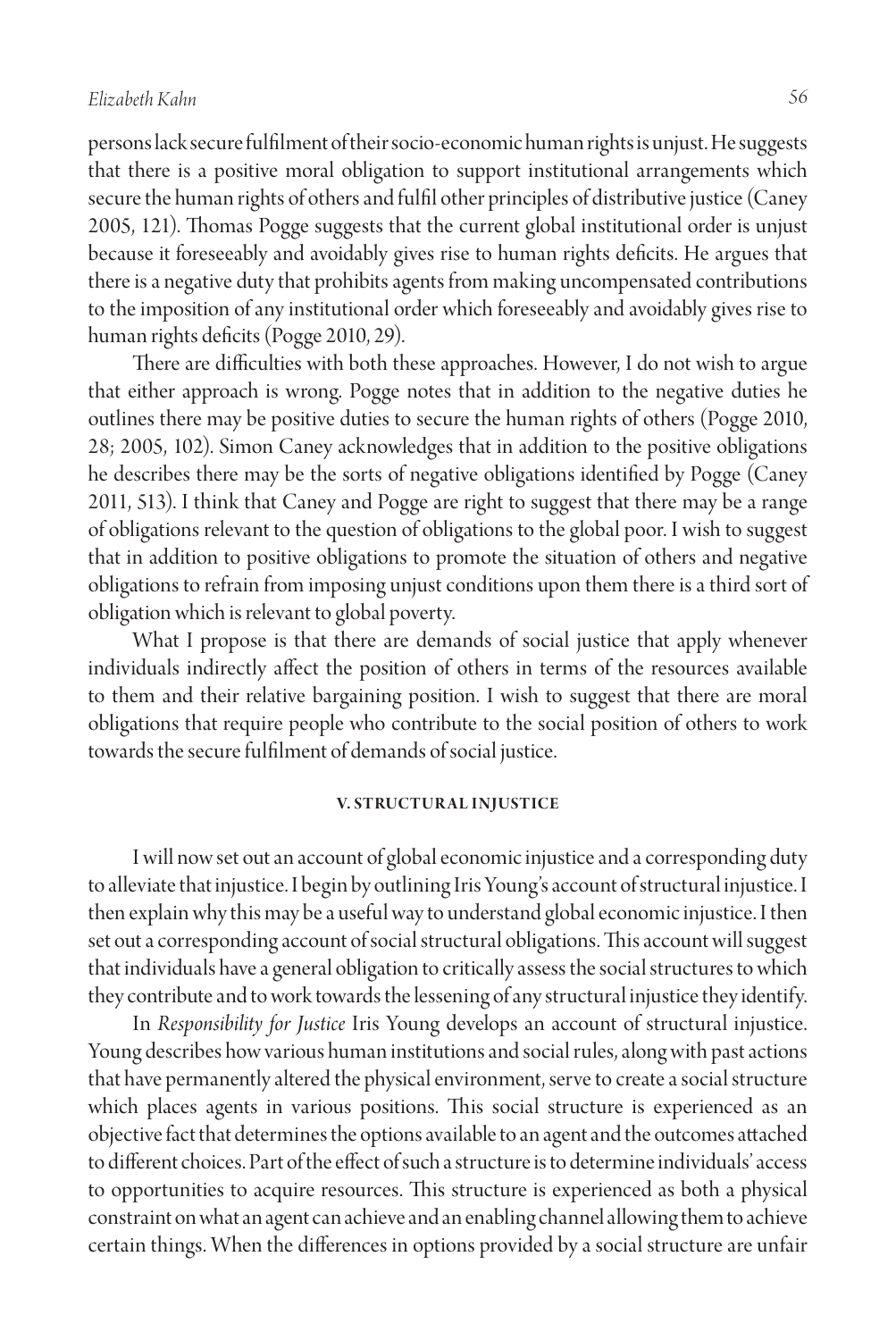there is social injustice (Young 2011, 52-64). Young specifies that structural injustice can be identified when social structural processes place a *group* of agents in a position where they are *vulnerable* to domination or deprivation in comparison to others.<sup>11</sup>

To illustrate this idea Young introduces the example of Sandy, a woman seeking accommodation for herself and her young children. In the story, Sandy works as a sales assistant in an out of town shopping centre. Sandy has to move because the owner of the apartment building in which she rents wishes to convert the building into a condominium. There is no cheap accommodation near Sandy's work. Sandy judges the cheap accommodation in town not to be sufficiently safe or decent for her family. She cannot find any housing which allows her access to affordable transport to work, so she realises she must get a car. She looks into subsidised housing but the waiting list is two years long. She finds a tiny place forty-five minutes from work but lacks sufficient funds for the deposit because she has spent all her savings on a down payment for a car. Sandy faces the prospect of homelessness (Young 2011, 43-45).

Young alleges that Sandy is suffering from structural injustice. The options available to Sandy place her in a position where her access to housing is insecure (relative to other people). However, Sandy's situation is not the result of an unjust law or immoral act (Young 2011, 47). Sandy's situation is one she shares with a significant section of her society. The causes of her problem are multiple, large scale and relatively long term. She is in a situation where she is vulnerable to being deprived of housing. She is part of a group which face a 'systematic wrong' whereby they are put in a position of relative and significant deprivation in terms of opportunities to develop and exercise their capacities compared to their peers (Young 2011, 72).

#### **VI. BACKGROUND JUSTICE**

One way to capture the idea of structural injustice is to consider one aspect of the Rawlsian concept of *background justice*. 12 In "The Basic Structure as Subject" Rawls argues against Robert Nozick's conception of social justice. He suggests that a series of transactions between individuals which involve no rights violations can nevertheless undermine the background conditions required for transactions to be fair.

"[T]he accumulated results of many separate and ostensibly fair agreements, together with social trends and historical contingencies, are likely in the course of time to alter citizens' relationships and opportunities so that the conditions for free and fair agreements no longer hold." (Rawls 1977, 159-60)

<sup>11]</sup> For the sake of this paper I will bracket the issue as to how we determine the justice or injustice of social structures.

<sup>12]</sup> I am indebted to Miriam Ronzoni (Ronzoni 2009) for the suggestion that there may be a similarity between structural injustice and the erosion of background justice.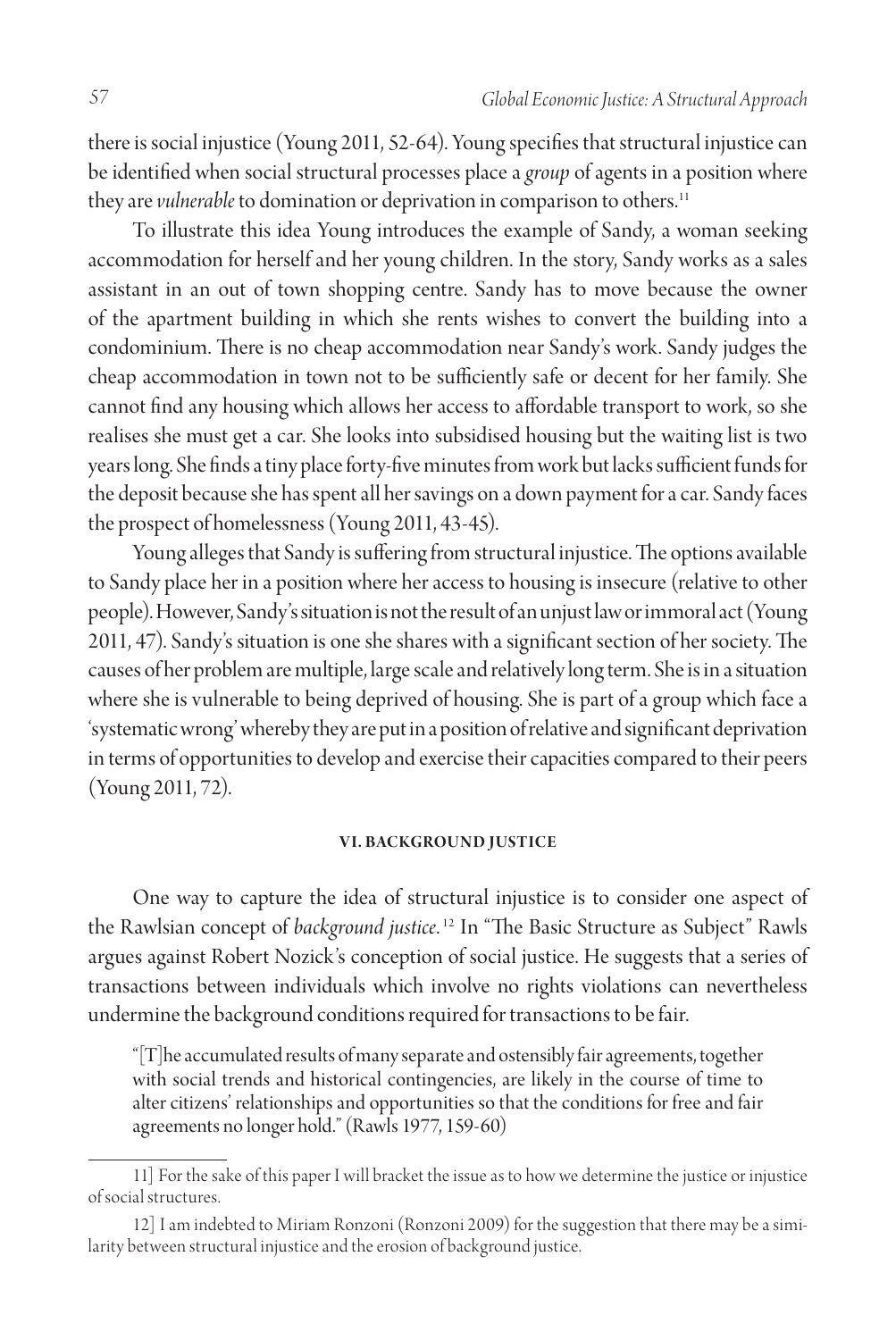The idea expressed here is that over time the background justice required for deals to be free and fair is likely to be undermined. The reason why Rawls is concerned with the cumulative effects of actions and transactions is *because* they can undermine the conditions in which deals between individuals are fair. They lead to circumstances in which some agents can dominate and exploit others because their relative bargaining positions means that their agreements are not really free and fair. Rawls expands his account further by explaining that the distribution of wealth that follows from individual market transactions is only fair when the starting distribution is fair and the structure of the market system is fair. He explains that this fairness in the starting distribution includes that all individuals have fair opportunity to earn income and gain wanted skills. Rawls' discussion suggests that the prevalence or absence of such opportunities is properly considered part of the background in which individuals act and social practices take place. Rawls finds that background justice is absent when certain opportunities are denied to some (1977, 160). This account suggests that injustice can emerge whenever agents interact and not just in circumstances where agents share governing institutions or a cooperative scheme.

Rawls' account of the erosion of background justice conflates two separate issues. Namely whether background conditions are fair and whether the combined effect of many permissible individual actions can produce injustice. Rawls suggests that background conditions are just to begin with and become eroded by transactions over time.

It is not clear that in the real world background conditions begin just or that only transactions and human actions affect background conditions. However it is difficult to separate the socially caused from background conditions. This is another way of saying it is difficult determine the baseline from which a social structure is to be judged.

Young is concerned with the cumulative effects of actions, institutions and norms *because* these can place certain groups in positions of significant disadvantage (2011, 41). The problematic disadvantages which Young highlights include positions where those disadvantaged are especially vulnerable to being deprived in terms of abilities to fulfil their capacities and live full lives. Young also highlights positions where groups of individuals are especially vulnerable to being dominated by others. Agents are vulnerable to domination when their bargaining position is comparatively weak, they lack options, they lack resources sufficient to defend themselves from violence or they lack sufficient resources to secure independence (34, 64).

Young's account of structural injustice identifies structural problems which should be of concern to those who are socially connected to a structure. Rawls' account identifies that over time transactions which are just when considered in isolation can lead to circumstances in which deals cannot be just even if both parties agree to them and in which individuals are disadvantaged in terms of opportunities. They are both accounts of how the cumulative effects of human action and policy can lead to unjust states of affairs. Rawls' suggests that a well regulated basic structure is needed in order to maintain background justice to ensure circumstances which make deals and distributions of goods just. Young demands that we work to prevent the establishment of structures which make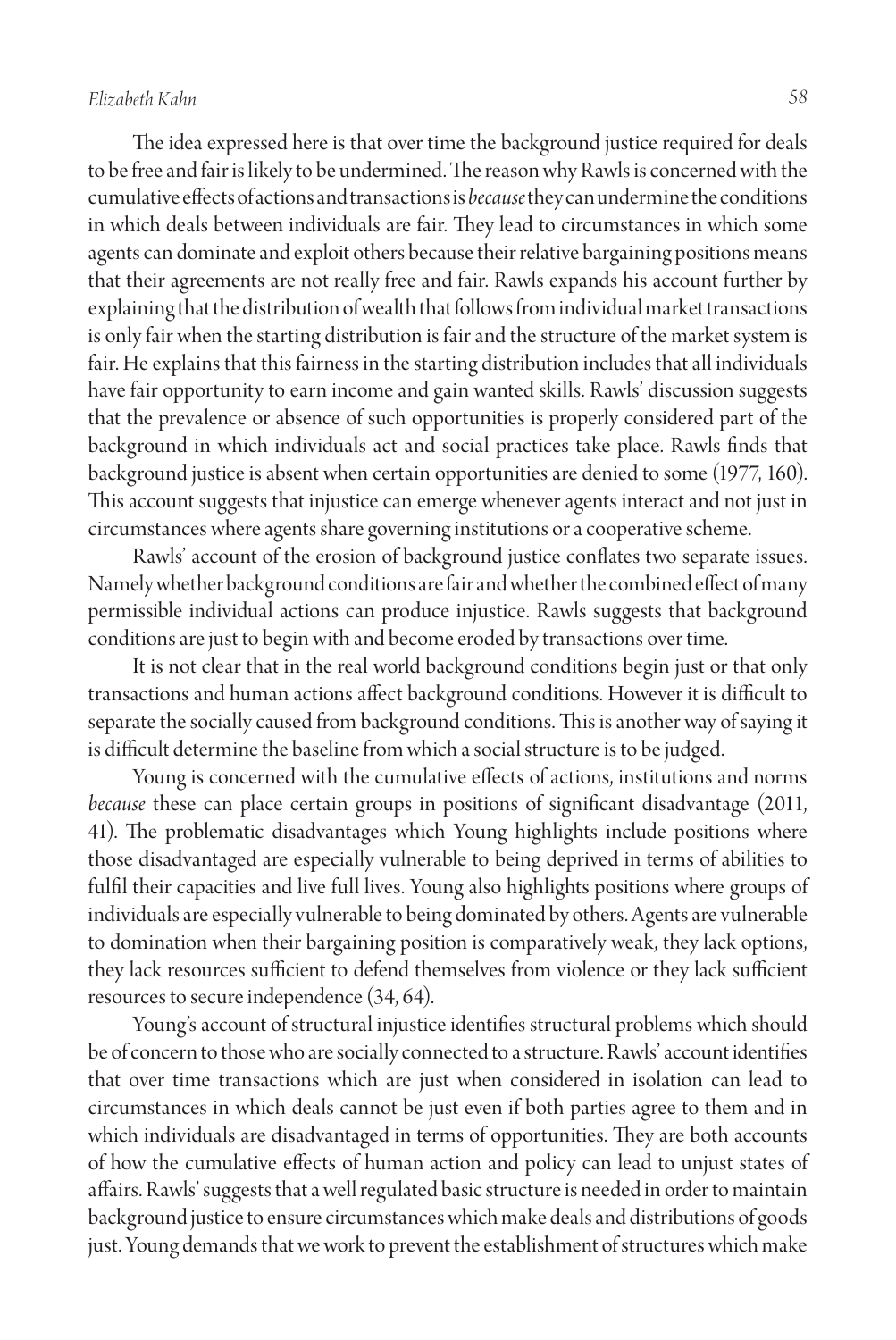certain groups vulnerable to deprivation and domination relative to others. Both set of demands can be interpreted more or less stringently.

What is important for the sake of this paper is that both accounts open up the idea that the background or social structure which is the cumulative result of human actions and practices should be normatively assessed and can be a site of injustice. They suggest that in addition to states of affairs and coercively imposed institutional orders the social structure which is the cumulative effect of human actions can be unjust.

 Mirriam Ronzoni has developed Rawls' idea of background justice to suggest that a global problem of background justice may emerge (Ronzoni 2009). She argues that if certain empirical conditions obtain then there may be problems of background justice at the global level. She suggests that if this is the case we may have a duty to establish supranational agencies with effective regulatory powers to end this injustice.<sup>13</sup>

#### *Structural injustice or misfortune*

At this stage it is worth discussing whether what Young describes as structural injustice is nothing more than a species of misfortune. Structural injustice is a concept that identifies groups of people who find themselves vulnerable to domination and deprivation which cannot be causally linked to a specific perpetrator and is not imposed by any identifiable actor or agency. If experiencing structural injustice cannot be distinguished from merely being in a difficult state of affairs, the only duty that applies is a humanitarian the only duties that apply are humanity based obligations to support institutions which can bring about just states of affairs. If this is the case, then the concept of structural injustice adds nothing to Simon Caney's understanding of injustice.

Crucially, Young suggests that injustice implies that there is something wrong with current *social* and *political* arrangements. The cases Young describes constitute injustice rather than misfortune because they are the result of a combination of actions, policies and social practices performed by people. This makes them social and political problems. The fact that the problem is in some sense a *social* or *political* one means that it appropriately attracts feelings of anger, disappointment, regret and responsibility which are not present in identifying misfortune or natural disaster. We see injustices as arising from a social set up. Injustices are things for which we hold society responsible. Hence, we believe them to press more urgently on the attentions of members of the society than outsiders. We feel that society could and should have been set up in such a way that the problem was avoided. The power of Young's account is to make us consider social structures as a human responsibility rather than as natural and inevitable. The power of understanding an injustice as the result of the combination of human action, institutions and social processes is that it makes us implicitly recognize an obligation to try to change social processes (Young 2011, 33-34). The point is that recognising a disadvantage as the result

<sup>13]</sup> Ronzoni's account (2009) predominantly concentrates on justice between states rather than between individuals living in different states.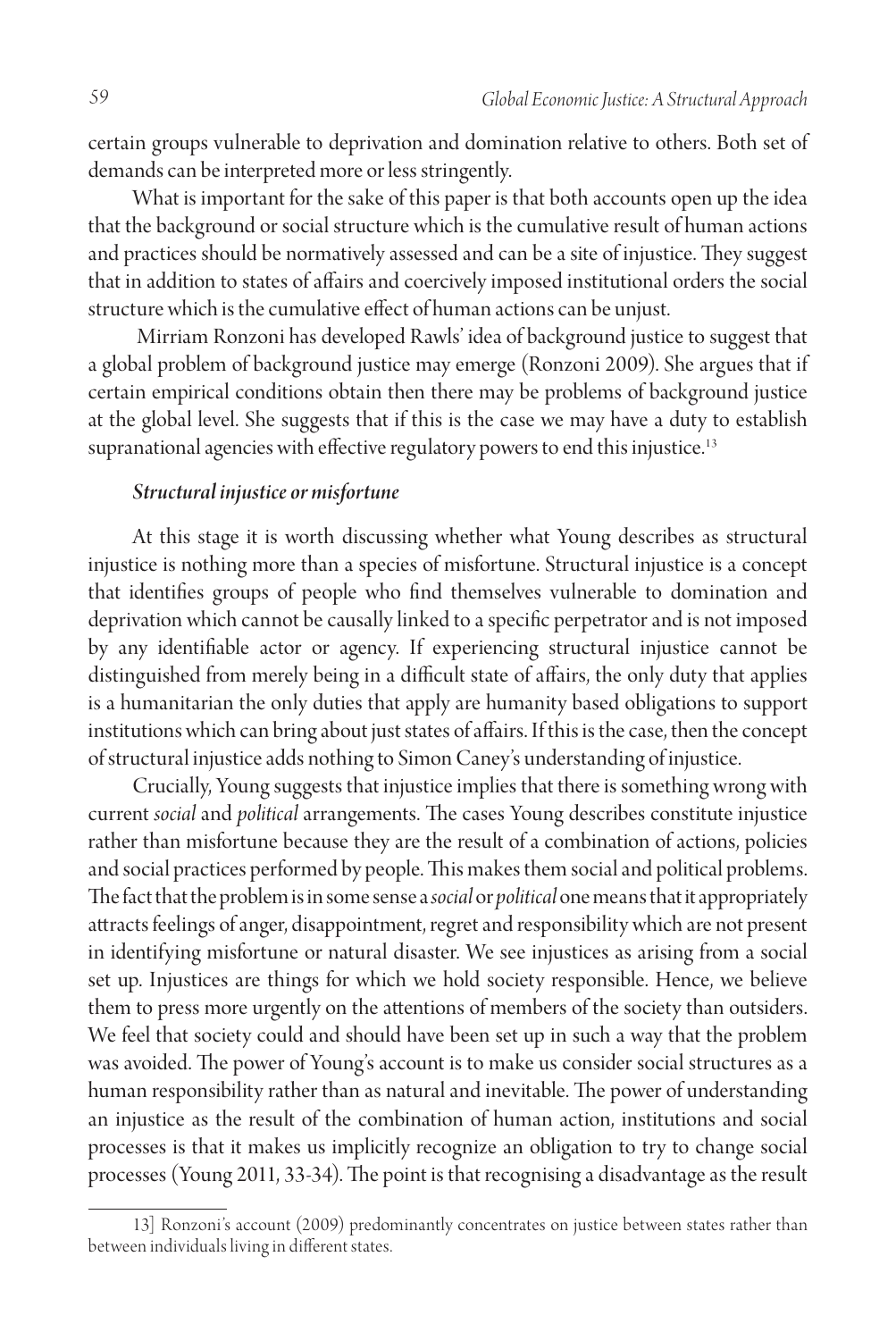of human factors gives us an additional reason to do something about it. Any account of a structural injustice must give plausible grounds for considering a systematic disadvantage to be the result of human action, institutions and practices.

#### *Structural injustice and social obligation*

Structural injustice is defined as injustice which is produced by the combination of various factors: trends, social institutions and past actions. This usually means that no one individual, agency or collective agent can be found causally responsible for a structural injustice. In the case of Sandy and her housing difficulties one might claim that her government is to blame for coercively enforcing a regime in which working class single mothers are vulnerable to being deprived of housing relative to other citizens. One might additionally suggest that people have a humanitarian duty to promote and support arrangements in which working class single mothers no longer face these difficulties. I wish to suggest that social obligations exist in addition to the two obligations identified so far. Such obligations require individuals to critically asses the social structures they contribute to and to work with others to lessen any structural injustice.<sup>14</sup>

Individuals often cannot be held morally responsible for social structural injustice on the basis of their contribution to the social structures which contain these injustices. The connection in question is insufficient grounds for attributing blame or responsibility (Kahn 2011).15 However, such individuals should not be considered as innocent bystanders, with no relationship to the injustice in question. This means that those who contribute to a social structure which contains structural injustice cannot reasonably reject an additional demand to work towards the alleviation of the injustice, or so I will suggest.

Social structural injustices are systematic and widespread. This fact suggests that they require co-ordination between actors. It is unlikely that all such injustices can be avoided by following a publicly agreed set of norms for interactions. As Rawls' explains, background justice is eroded despite no one acting unfairly. Rawls insists that it is unlikely that there is a set of rules that can be applied to individual behaviour which can prevent the erosion of background justice and that if there is they would be excessively burdensome (1977, 160). Rawls suggests that in order to secure background justice we need regulating bodies charged with securing background justice. These bodies need to do more than

<sup>14]</sup> Young suggests that there is a forward looking shared responsibility which requires individuals who are socially connected to structural injustice to work together to lessen structural injustice (2011). There are problems with this way of conceiving of the obligation (Kahn 2011). My account of social obligation is similar to Young's. I do not detail the differences here. Rather I seek to provide additional arguments for social obligation which is distinct from obligations of non-harm and duties of aid.

<sup>15]</sup> However, a case could be made for attributing liability to those who causally contribute to a social structural injustice. Pasternak and Jubb set out how such an account could function and discuss liability for cumulative harm in their paper from the ECPR conference in Reykjavik (2011).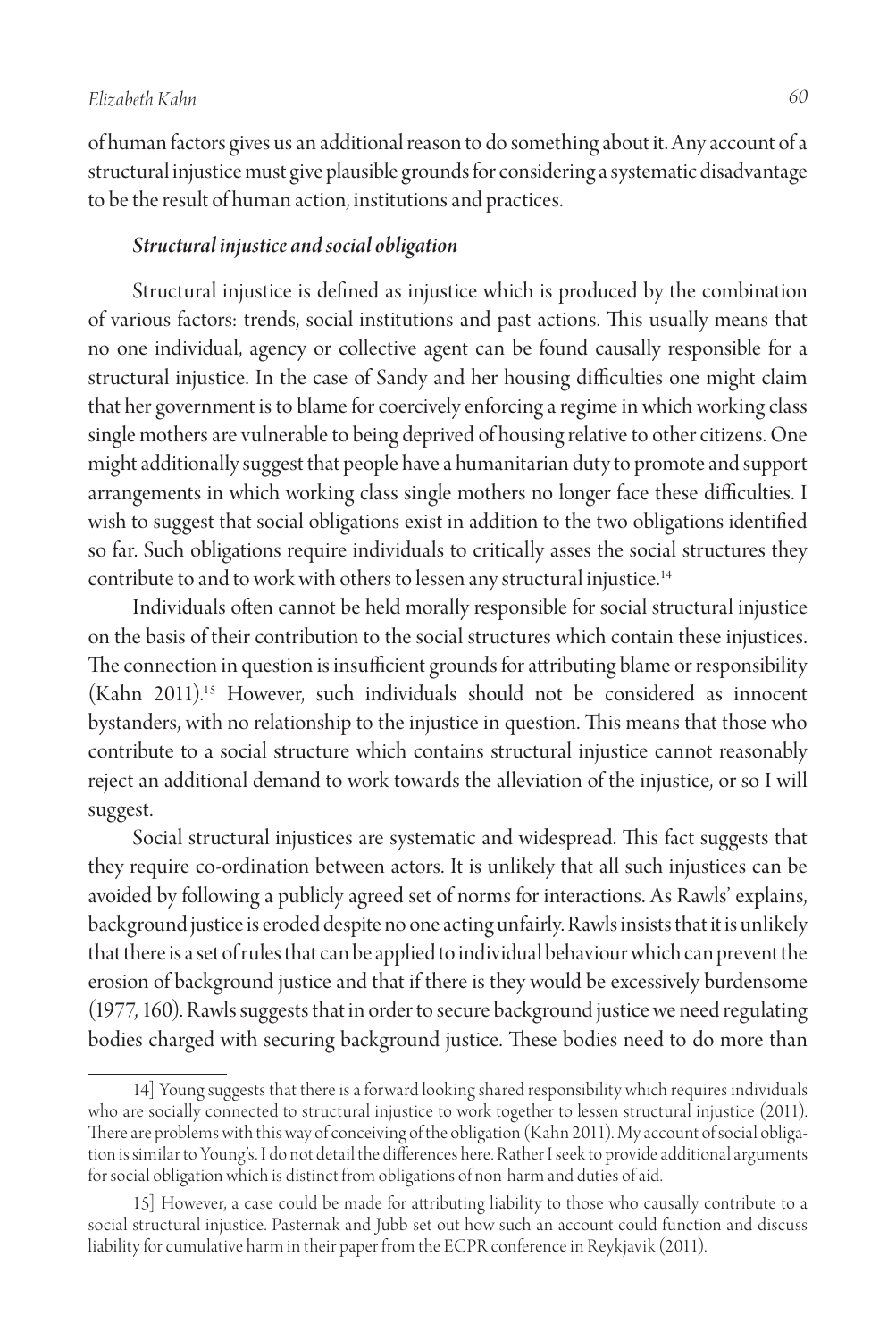enforce norms governing interactions. They need to monitor structures for any systematic disadvantages and intervene to prevent them.

The fact that background justice cannot be secured through respecting the rights of others means that in addition to norms appraising how we directly treat each other we need norms appraising the social structures that result from the aggregate of these interactions. Young's theory suggests that justice and morality serve different functions. Norms of justice apply to social structures, whereas moral norms apply to the behaviour of agents (Young 2011, 65). Young's understanding of the relationship between moral obligations and demands of justice is thus opposed to that proposed by Nagel. Instead of justice naming a set of norms for the basic structure of a state, justice names a set of norms that bear on the social structures that emerge from human action and interaction. In agreeing with Young that there can be structural injustice I am not denying that there may be additional norms that restrict what governments, for example, may do. However, I am insisting that there are norms of justice that can be used to appraise social structures even in the absence of a government with effective control of those structures. In the account I support there can be unjust laws, institutional orders and social structures. It is possible that the norms for these three different sites could be different.

Returning to the question of structural injustice, we must consider how to connect structural injustice to obligations. If norms assessing social structures are to have any use to people we need to link them to obligations or responsibilities that fall on agents. If we do not do this then talk of structural injustice has no connection to actions or obligations and no hope of provoking agents into eradicating that injustice.

My discussion above suggests that if individuals are to ensure the results of their interactions are fair they need to do more than obey a simple set of moral norms governing their interactions with others. They need to do more than avoid lying, cheating and violating agreements. They additionally need to work to establish and maintain agencies that secure structural justice. If we are to live amongst each other in a fair and just manner we need to be living in conditions of background justice. If we wish to ensure that we treat others fairly we must live within conditions of structural justice. This is because if there are no institutions monitoring and regulating social structures then over time structural injustices can develop and background justice can be undermined. Young's and Rawls' ideas are significantly different in some respects. However, they share a common feature which is the idea that just refraining from harming others, respecting rights, and giving aid is insufficient, we also need to be concerned with the cumulative effect of actions and interactions.

However, it is not reasonable to require any individual to (try to) *ensure* social structural justice. This is beyond what an individual can guarantee. Instead we can posit that each individual has an obligation to make *reasonable efforts* to work with others in order to establish and maintain a just and legitimate system of regulation which prevents social structural injustice in those structures to which she contributes. My suggestion is that, just as one must ensure one's behaviour does not directly harm or disrespect others,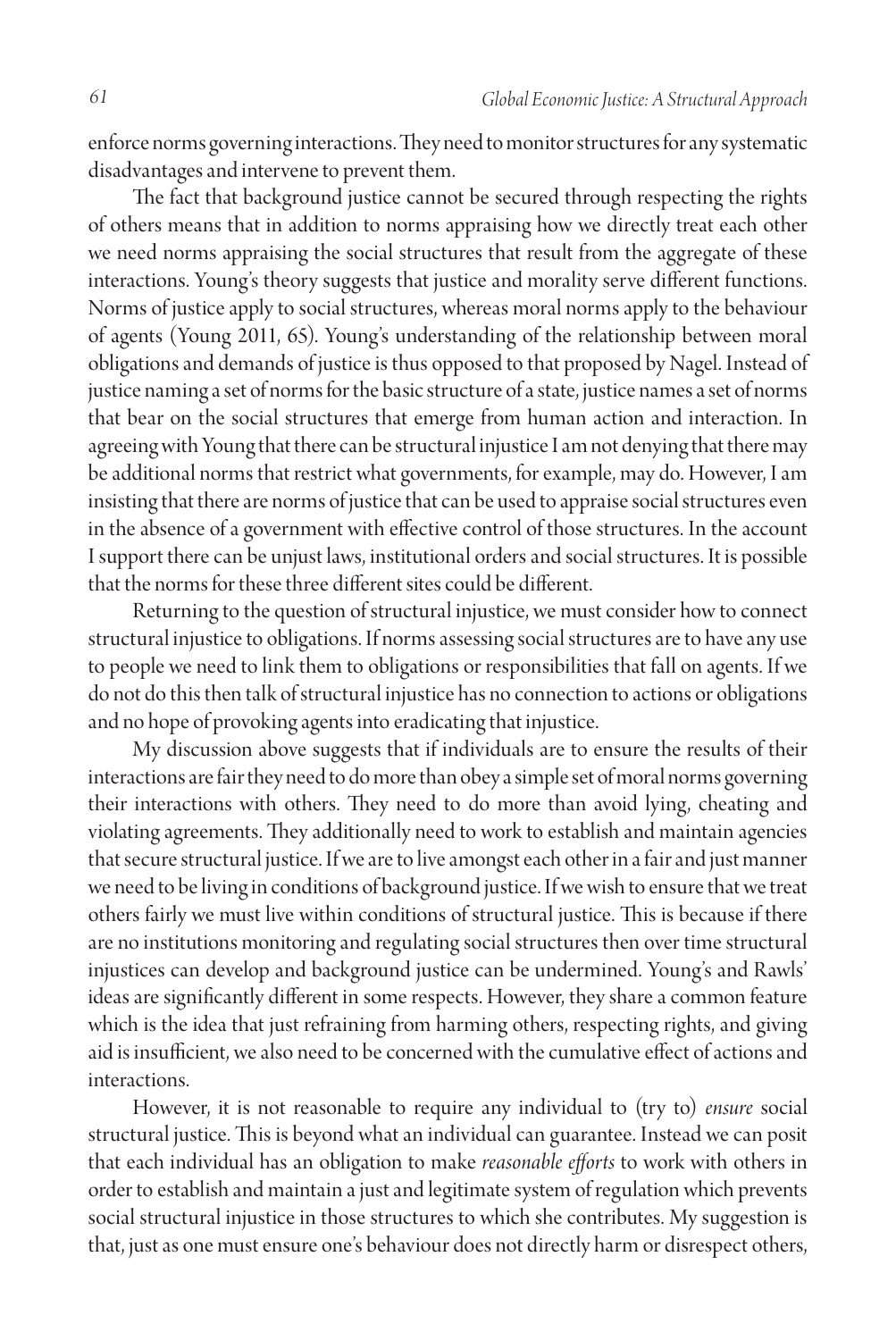one has an obligation to do what can be reasonably expected to prevent one's actions from indirectly contributing to an unjust social structure.

The distinctive feature of my account is the claim that an agent A contributing to social structure X which features social structural injustice Y in its treatment of B, is grounds on which B can reasonably demand more of A in terms of preventing the continuance of Y. There may be a positive obligation for A to work towards the alleviation of injustice Y as an act of humanity fulfilling the general duty to promote the wellbeing of others when they suffer from deprivation and one can help without significantly worsening one's life (R. W. Miller 2010, 9-31). However, the fact that B's problem is an injustice in social structure Y to which A contributes provides grounds for B to legitimately demand more from A.16 Notice that if B also contributes to the social structure that places her in a position of structural injustice she too has an obligation to work towards the reform of that structure.

This proposed duty captures the popular ideal of 'social responsibility,' which suggests that individuals should take an interest in the justice of the social relations they help to reproduce. Social responsibility suggests that members of a society must take responsibility for the justice of their society and work towards lessening any injustice. The reason usually given for this demand is that one's society is in some sense one's business. My account gives a more fully worked out account of why we have social obligations. A commitment to social justice could help prevent the risk of great social injustice emerging from behaviour and action which is morally permissible when considered in isolation.<sup>17</sup> This fact gives some reason in favour of establishing such a norm, because it is in the interests of mankind, as a means to ensuring conditions in which people can flourish.

The demand to work towards the establishment of morally-permissible ways to avoid structural injustice will probably require the establishment of administrating agencies of some kind where such agencies do not exist or lack the power or inclination to fulfil this role. Such agencies can coordinate human action by regulating behaviour and directly intervene to prevent injustice emerging. If such agencies are to be morally-permissible they must be legitimate and the institutional order they impose must be just. Establishing such agencies will require collective action and mobilising such collective action will require cooperating with others and campaigning to get more individuals to support and work towards establishing institutions or regulatory agencies.

The obligation I have outlined is unusual because it is an obligation to work towards the achievement of a collective project. It demands individuals pursue outcomes which they cannot individually guarantee. Moral analysis usually considers what an individual should

<sup>16]</sup> This account is similarly to one that is sometimes suggested in Thomas Pogge's work. It may be that participating in the global economy constitutes contributing to the imposition of an unjust institutional order. If this is the case, then such participation violates a negative duty to refrain from harm unless individuals compensate by working towards reform of the global economic institutional order. I would not support such an account of the obligation for the reasons stated above in the discussion of Pogge's view.

<sup>17]</sup> There would still be a humanitarian obligation to lessen structural injustice. However, I think this additional obligation also applies.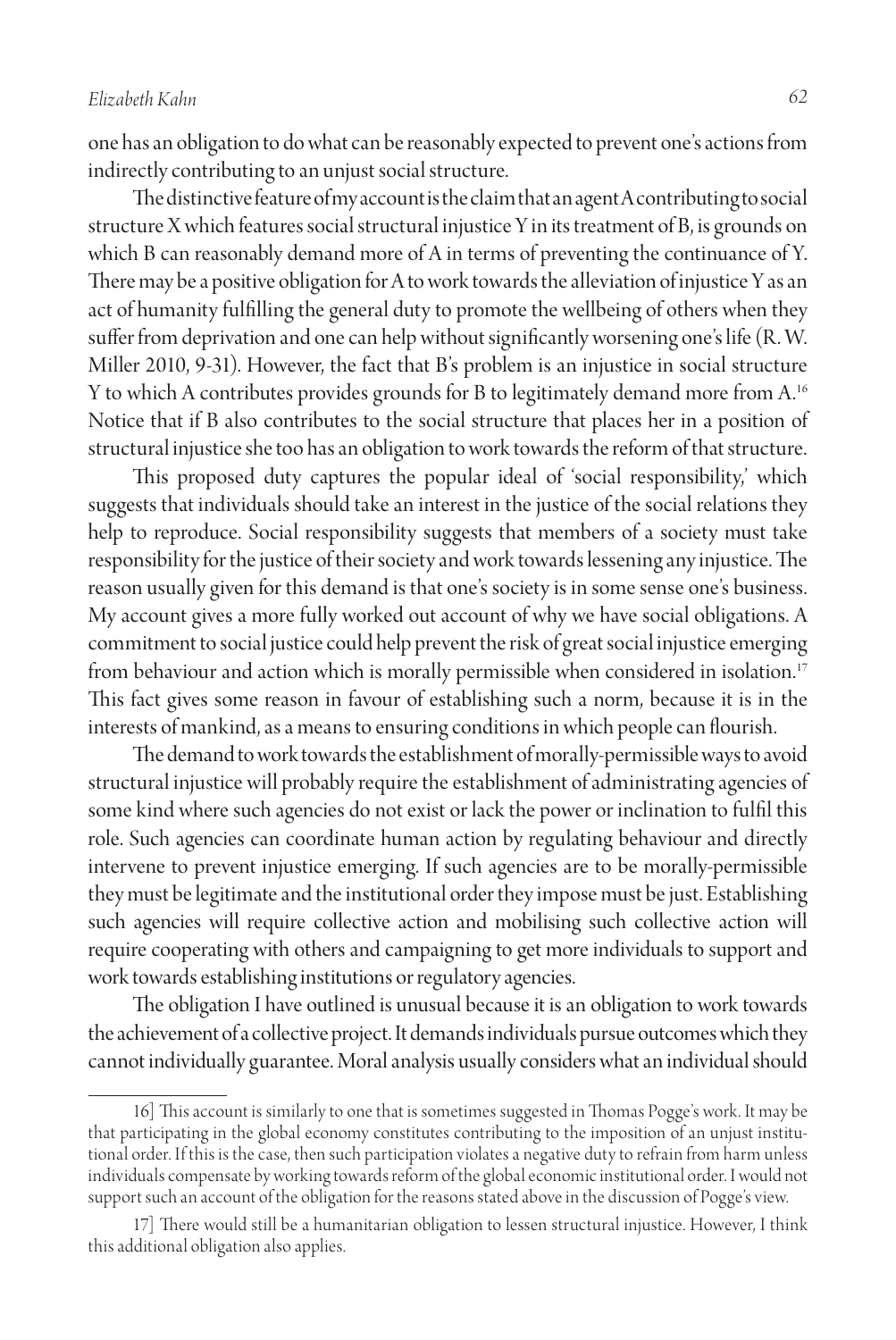do out of the options available given background assumptions about what others are doing. Instead this moral demand obliges individuals to take actions to interact with others in an attempt to alter what they do: it asks individuals to take action with others in an attempt to alter the society that is the aggregate result of their actions and those of others.

Considering the possibility of taking action together allows us to imagine possibilities which are not available whilst we only consider what can be achieved through unilateral action. There has recently been a wealth of work concerning backward looking collective moral responsibility. This literature predominantly considers moral blame for collective acts (Isaacs 2011;Kutz 2000; May 1992). What I am proposing is a moral obligation to try to join with others and perform collective acts. Contemplating collective action allows us to consider new solutions to problems that result from the aggregation of multiple actions and institutions.

#### **V II. Globa l Povert y a n d Obligations to Alleviate Structur a l Injustice**

Having sketched an understanding of injustice and obligations I will now conclude by briefly outlining how this approach can help us make progress in the global debate concerning obligations to alleviate global injustice in general and global poverty in particular.

Thomas Pogge in *World Poverty and Human Rights* outlines in detail the plight of people living in difficult conditions: these people lack secure access to adequate nutrition, housing, health care and education (2005). Pogge aims to explain this situation as unjust rather than simply unfortunate. The power of this change in perspective is to convince people to stop considering famine as a misfortune requiring aid and to start think of it as an injustice requiring social and political change. Young's theory offers an alternative way to understand the plight of these people. These individuals are systematically placed in a position where they are vulnerable to deprivation and domination relative to others. These positions are part of a social structure which is the cumulative result of various human actions and institutions.

In the modern world many people are placed in positions of vulnerability to deprivation as a result of a range of sources which include global factors. There are global formal legal, political and economic institutions like the United Nations, International Criminal Court, World Bank and International Monetary Fund. Voluntary associations like the World Trade Organisation have been established (Pogge 2010, 14). These associations provide norms for trade and attach significant advantages to members and disadvantages to non-members. National economies and financial markets have become increasingly interdependent. Trends, laws and acts of government in one state can have a pervasive impact on conditions abroad. The latest evidence of this can be seen by the effects of the latest global financial crisis which have reverberated across the world. In the modern world there are transnational corporations that operate in multiple territories and link the fates of people in distant communities. These companies' policies have a huge impact on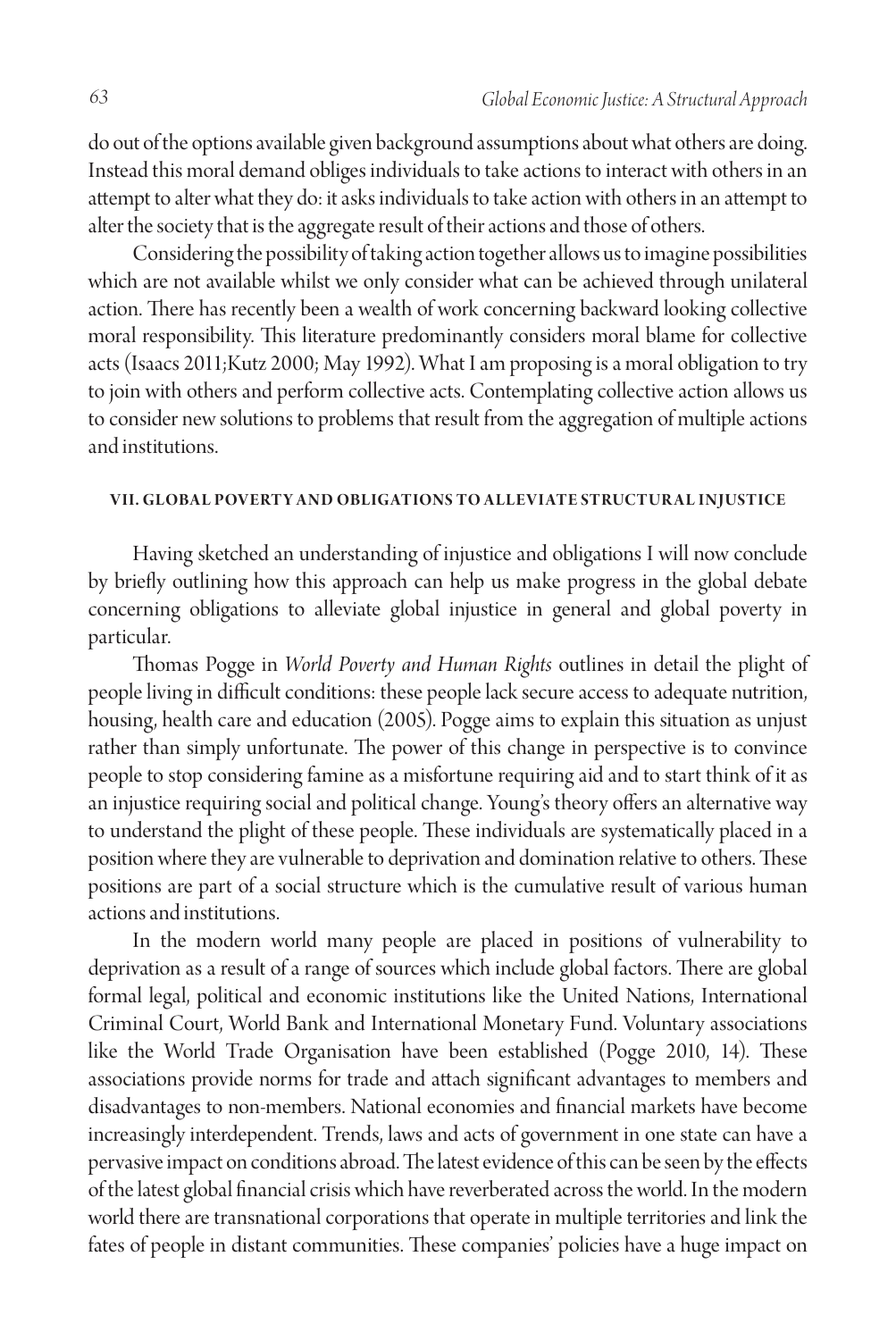the lives of their employees and the economies in which they choose to operate. Consumer habits, worker's rights and tax regimes in one state can have an impact on the life prospects of agents in other states. More informally, global communications technology has allowed global trends and fashions to develop. One result of these changes is that trends, patterns and laws in one state can contribute to instances of structural injustice in another state. The integration and interdependence created by these factors means that individuals living in one state can contribute to social structural positions in other states. From this it follows that there can be obligations to lessen vulnerability to deprivation and domination in country A which fall on agents in country B. This means that we cannot treat states as if they contain discrete social structures and we cannot assume that individuals only need be concerned with local social structures.

In order to show how a social structural account can help us understand distant poverty and obligations it may be helpful to consider one example of structural vulnerability to poverty and consider who has social obligation to alleviate that injustice by regulating or otherwise altering the social structure in question. In *Responsibility for Justice* Young describes the circumstances faced by workers in the global apparel industry (Young 2011, 125-35). Considering the position these workers find themselves in can help show how an understanding of structural injustice can assist the global justice debate. The social position inhabited by those working in factories to produce garments for the global apparel industry is one of extreme vulnerability to deprivation and domination (both relatively speaking and in absolute terms). These people (predominantly young women) lack other reputable employment options. This means they are wise to continue in their factory work no matter what conditions are imposed. They are unlikely to be protected by their government because bringing in regulations to improve pay and conditions is likely to result in the work being relocated to other states. Global competition for manufacturing contracts drives down wages and conditions. In this industry violence and intimidation is regularly used against those who seek to collectively bargain or form unions. These conditions are consistent across much of the global south, where many countries rely on external investment to provide jobs. The position such countries find themselves in means that they often cannot take unilateral action to improve conditions for their apparel workers without radically increasing unemployment and poverty (Young 2011, 126-34).

Young's analysis suggests that we understand the plight of these garment workers as a form of structural injustice. The structure in question is made up of national, global and transnational factors (or social structural processes as she calls them). This means that we cannot isolate particular global formal institutions or national governments as causally responsible for the position workers find themselves in. However, we can still identify the poverty of these workers as an injustice which should be alleviated. Many of the relevant factors are contributed to by individuals around the world. According to the theory I have proposed here, these individuals have an obligation to work with others to alter the social structure so as to remove the injustice by trying to establish effective and legitimate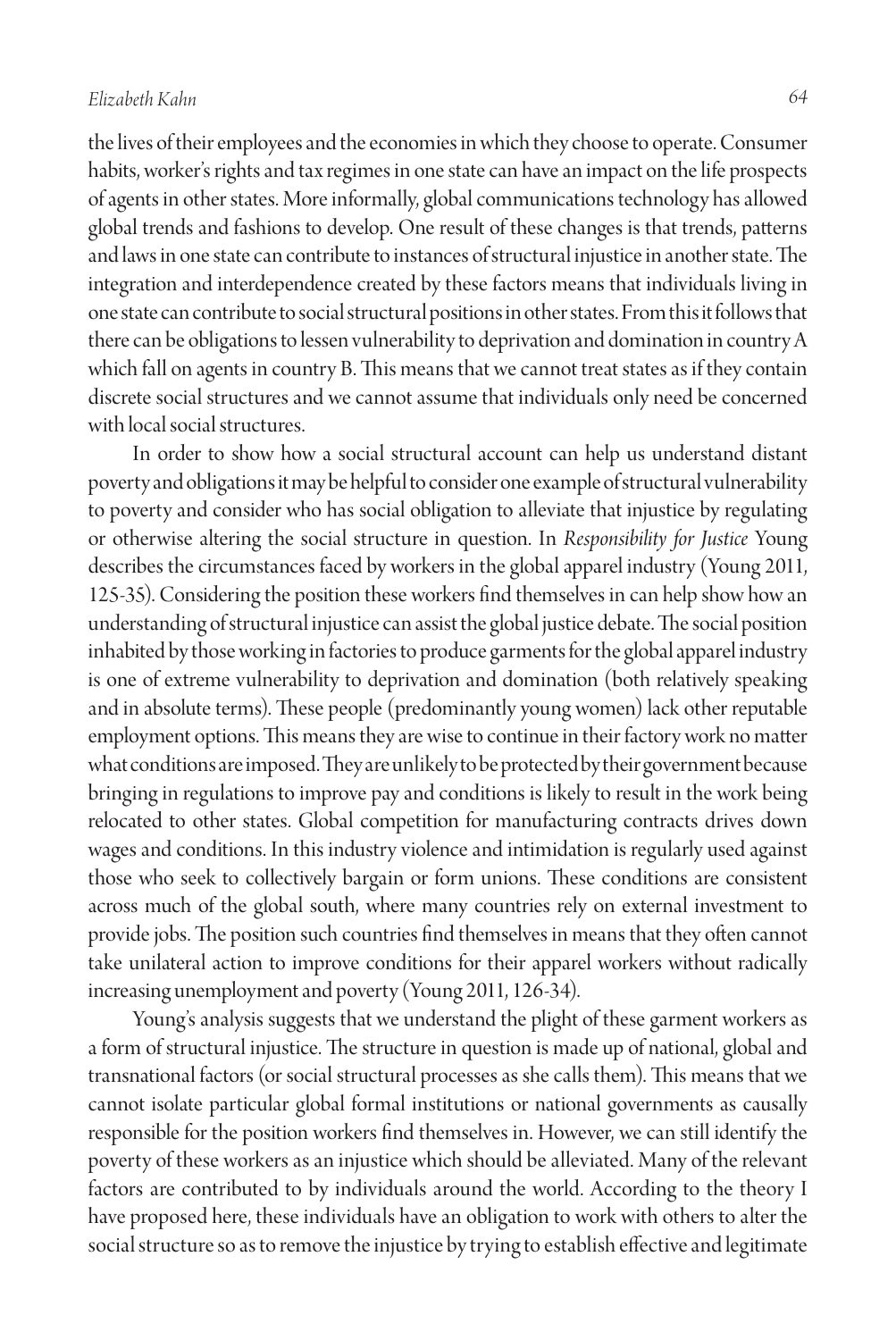ways to regulate global social structures.18 Individuals could discharge this obligation in a number of ways.

One way to do this may be to campaign for global regulation or international collective agreements that can enable state governments to effectively regulate internal social structures. Individuals could also work with others to build collective action networks and attempt to directly alter social structures through changing norms. Arguably this is what organisations that promote fair-trade or boycotts of particularly exploitative companies are attempting to do. Trade unions could also play a significant role in forcing better pay and conditions for those who work in the apparel industry.

Possible routes an individual trying to discharge their obligation could take include: campaigning for global minimum labour standards, lobbying politicians for legal changes and joining or showing solidarity with trade unions fighting for global reform. Individuals could also support alternative clothing networks which provide decently paid labour in good conditions as a means to demonstrating the effectiveness of different ways of organising the global economy. They could also draw attention to the problem and try to directly improve conditions by campaigning outside shops that use sweat shop labour.

The conception of injustice and corresponding moral obligation I have outlined oblige people to monitor their social structures and work towards the alleviation of any structural injustice within them. I am not suggesting that structural injustice is the only form of global injustice. Nor am I proposing that the obligations to assess one's social structures and work with others to lessen structural injustice is the only obligation people have in relation to global economic justice. I have argued that structural injustice is *one* sort of injustice that individuals can experience. I have stated that the obligation I propose can fit alongside positive humanity based obligations to promote justice and negative obligations to refrain from imposing sufficiently unjust institutional orders on others. I have not had room to address the various possible objections to the account I have proposed or to clarify the details of that account. If such an account is to be plausible more must be said to justify the reasonableness of the proposed obligation. In addition, more needs to be done to show that it is intuitively plausible that contribution to a problem can ground an additional obligation to work towards overcoming it. My aim in this paper has been to show how a structural approach to global economic injustice and obligation can help us to understand the obligations the affluent have in relation to global poverty.

*ek579@york.ac.uk*

#### **References**

Barry, Brian. 1991. Humanity and Justice in the Global Perspective. In *Liberty and Justice: Essays in Political Theory Volume 2*. Oxford: Oxford University Press.

<sup>18]</sup> They also have an obligation to inform themselves on the justice of their social structures and consider any claims of structural injustice made by others.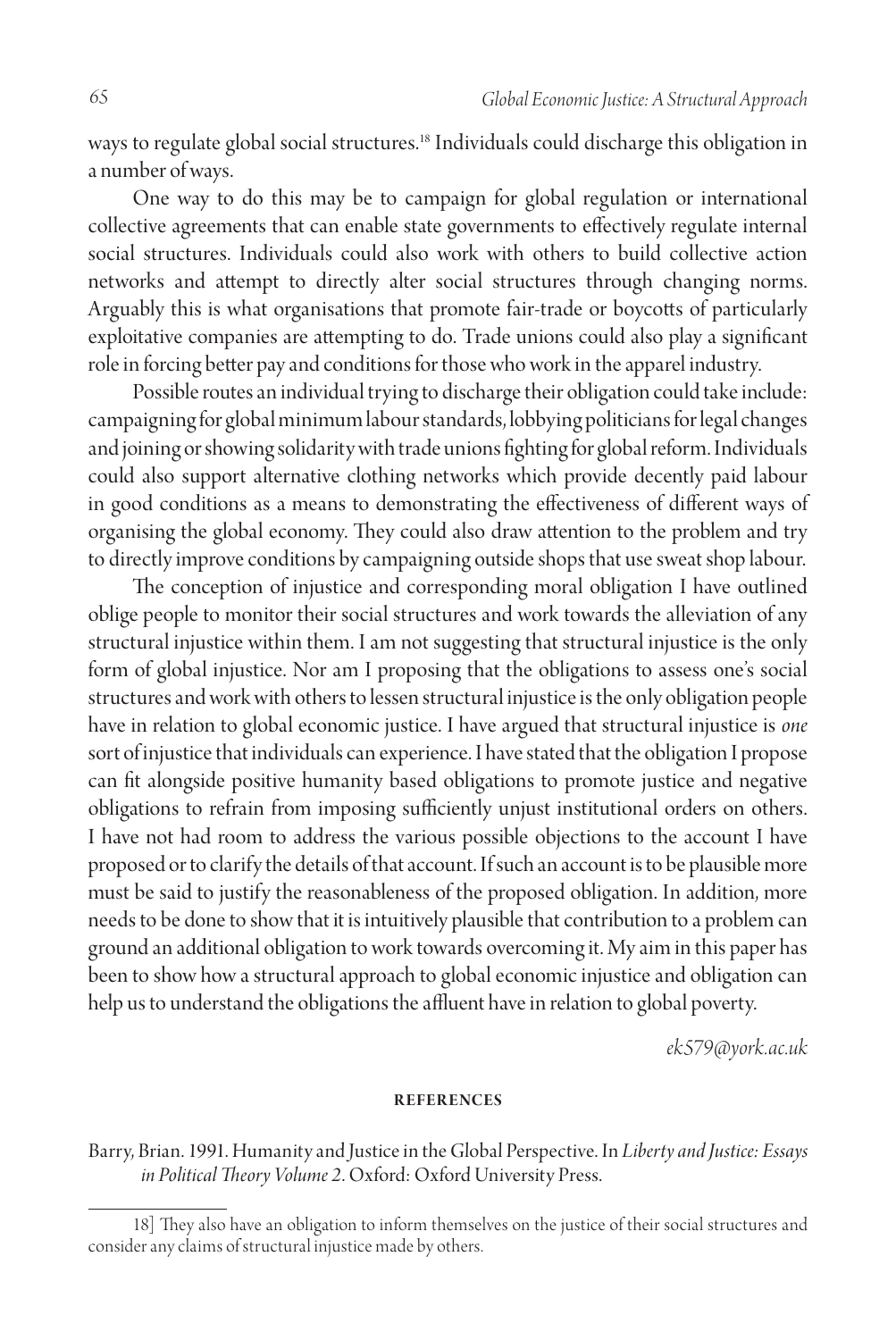- Caney, Simon. 2011. Humanity, Associations, and Global Justice: in Defence of Humanity-Centred Cosmopolitan Egalitarianism. *The Monist 94* (4):506-34.
- ———. 2005. *Justice Beyond Borders: A Global Political Theory.* Oxford: Oxford University Press. Chandhoke, Neera. 2010. How Much Is Enough, Mr Thomas? How Much Will Ever Be Enough?.
- In *Thomas Pogge and his critics*, by Alison M. Jagger, 66-83. Cambridge: Polity Press. Chen, Shaohua, and Ravallion, Martin. 2012. An Update to the World Bank's Estimates of Consumption Poverty in the Developing World. Development Research Group, World Bank. http://siteresources.worldbank.org/INTPOVCALNET/Resources/Global\_ Poverty Update 2012 02-29-12.pdf (accessed December 5th, 2012).
- Davies, James, Susanna Sandstrom, Anthony Shorrocks, and Edward Wolff. 2007. *The World Distribution of Household Wealth.* Comissioned Papers, Center for Global, International and Regional Studies, University of Calorfornia Santa Cruz, Santa Cruz: Mapping Global Inequalities, Center for Global, International and Regional Studies, UC Santa Cruz.
- Dworkin. 2000. *Sovereign Virtue*. Cambridge, Mass: Harvard University Press.
- Forst, Rainer. 2007. Radical Justice: On Iris Marion Young's Critique of the 'Distributive Paradigm. *Constellations* 14 (2): 260-65.
- Hourdequin, Marion. 2010. Climate, Collective Action and Individual Ethical Obligations. *Environmental Values* (The White Horse Press) 19: 443-64.
- Isaacs, Tracy. 2011. *Moral Responsibility in Collective Contexts.* Oxford: Oxford University Press.
- Johnson, Baylor L. 2003. Ethical Obligations in a Tragedy of the Commons. *Environmental Values* (White Horse Press) 12 (3) : 271-87.
- Kahn, Elizabeth. 2011. Complicity and Obligations to Reform the Global Economic Order. *ECPRnet.* ECPR General Conference Reykjavik. http://www.ecprnet.eu/MyECPR/ proposals/reykjavik/uploads/papers/2582.pdf (accessed July 27, 2012).
- Kuper, Andrew. 2002. More than Charity: Cosmopolitan Alternatives to the 'Singer Solution'. *Ethics and International Affairs* 16 (2): 107-28.
- Kutz, Christopher. 2000. *Complicity: Ethics in a Global Age.* Cambridge: Cambridge University Press. May, Larry. 1992. *Sharing Responsibility.* Chicago: University of Chicago Press.
- Lee, Marlene, ed. 2008. *Population Bulletin* 63 (3). http://www.prb.org/pdf08/63.3highlights. <sup>p</sup>df (accessed December 5th, 2012).
- Miller, David. 2007. *National Responsibility and Global Justice.* Oxford: Oxford University Press.
- Miller, Richard W. 2010. *The Ethics of Poverty and Power.* Oxford: Oxford University Press..
- Nagel, Thomas. 2005. The Problem Of Global Justice." *Philosophy & Public Affairs* 33 (2): 113-47.

Nozick, Robert. 1974. *Anarchy, State and Utopia.* Malden MA: Blackwell.

- O'Neil, Onora. 1986. *Faces of Hunger: An Essay on Poverty, Justice and Development.* London: Allen and Unwin.
- Pasternak, Avia. 2011. Sharing the Costs of Political Injustice. *Politics, Philosophy and Economics* 10 (2): 188-210.
	- ———. 2011 The Collective Responsibility of Democratic Publics." *Canadian Journal of Philosophy* 41 (1): 99-124.
- Pasternak, Avia, and Rob Jubb. 2011. Complicity in Collective Wrongs: Contribution versus Participation. *ECPRnet.* ECPR General Conference Reykjavik. http://www.ecprnet.eu/ MyECPR/proposals/reykjavik/uploads/papers/3442.pdf (accessed July 27th, 2012).

Pogge, Thomas. 2010. *Politics as Usual.* Cambridge: Polity Press.

- ———. 2005. Review of Justice Beyond Borders: a Global Political Theory by Simon Caney. *Ethics and International Affairs* 19 (3): 101-3.
- ———. 1989. *Realizing Rawls.* Ithica: Cornell University Press.